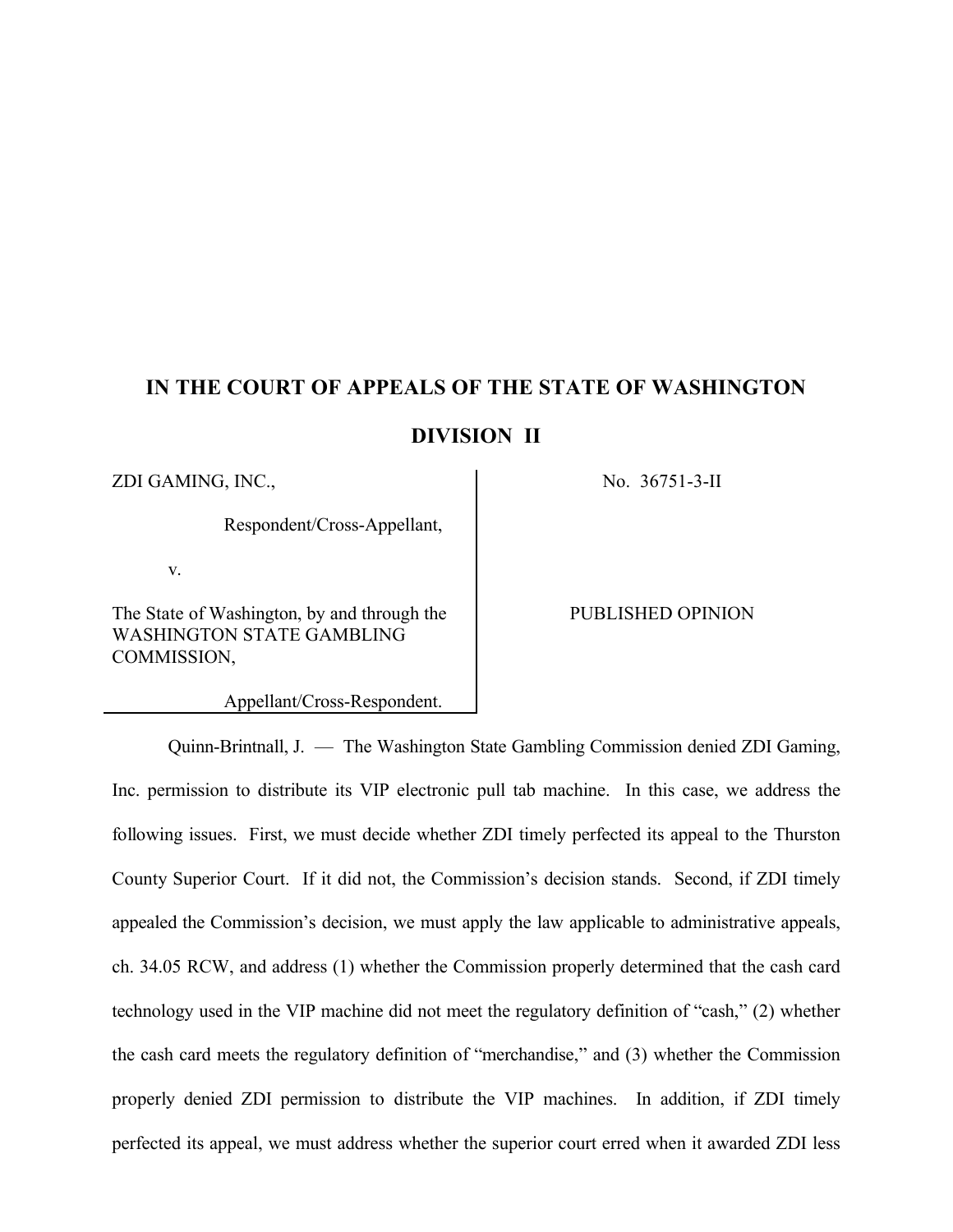than the \$25,000 statutory maximum for attorney fees and costs.

We hold that, as an appeal under the Administrative Procedures Act (APA), ch. 34.05 RCW, Pierce County had subject matter jurisdiction over ZDI's appeal and, therefore, the appeal was timely, and we hold that the transfer of venue to Thurston County did not deprive that court of jurisdiction. We also hold that, applying the APA standards of review to the record of the Commission's decision denying ZDI's request to distribute its VIP machines, substantial evidence does not support the Commission's determination that ZDI's cash cards were not cash equivalents satisfying the regulatory definition of cash. As to ZDI's cross-appeal from the superior court's attorney fees award, we hold that the trial court should reconsider its decision to reduce ZDI's attorney fees based on its response to the Commission's motion to dismiss for lack of jurisdiction, and we remand to the Thurston County Superior Court to reconsider the award of attorney fees and costs.

#### FACTS

Factual Background and Regulatory Framework

A. Pull Tabs

ZDI is a gaming supply distributorship licensed by the Commission. ZDI supplies pull tabs, bingo supplies, casino supplies, and other items related to the gambling industry in the State of Washington. ZDI has been involved with pull tabs and their associated equipment since approximately 1989.

Pull tabs predate the 1973 legalization of gambling in the State of Washington. Although there are several variations, a standard pull tab is a paper ticket that contains a series of windows that in turn conceal a series of numbers or symbols. *See* former WAC 230-02-260 (1973).

2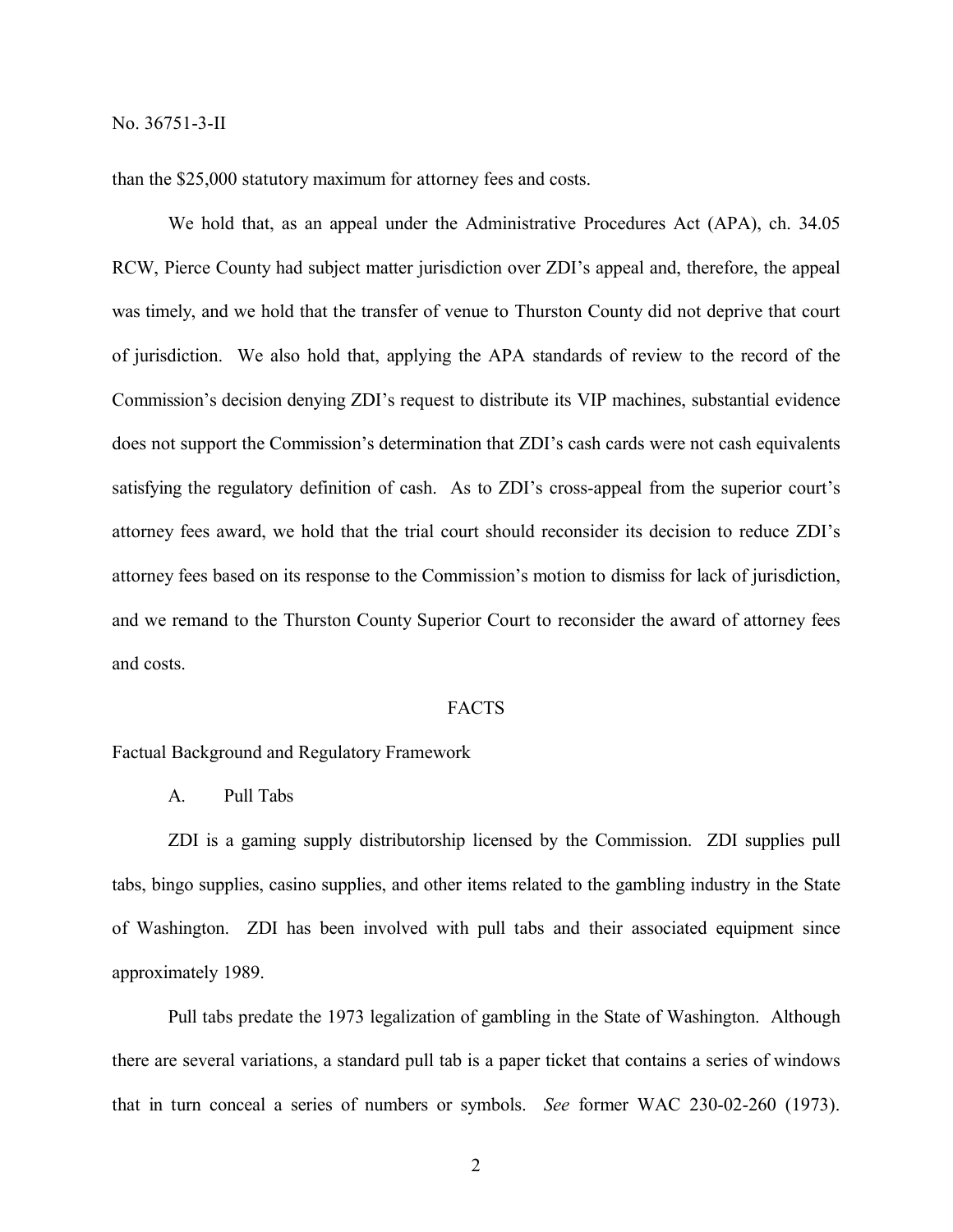Certain combinations of these numbers or symbols entitle the player to collect a prize. Former WAC 230-02-260. Each pull tab series has a predetermined number of winning tickets. Former WAC 230-02-260. A sheet of paper posted next to the pull tab game, called a "flare," designates all prizes in excess of \$20 in value; when a player wins a prize with a value over \$20, the game operator must cross the prize off the flare, thereby informing players what prizes they can still win in any particular pull tab series. Former WAC 230-30-070(6) (2000); former WAC 230-30- 106(4) (1997). Facilities such as bowling alleys, bars, and charities use pull tabs as an economic stimulant to increase the sale of food, drink, or other services.

In addition to purchasing pull tabs directly from an employee of an establishment, the Commission has authorized pull tab dispensing equipment. In an effort to attract more pull tab players and increase gambling revenues, gambling equipment manufacturers have developed pull tab dispensing machines with entertainment features; not only do these machines dispense and read pull tabs, they also simulate the sounds and displays of electronic slot machines. Before a manufacturer can place a pull tab dispenser into play in the State of Washington, state law requires that the Commission review and approve the machine to ensure that it complies with all applicable gambling laws and regulations. Former WAC 230-12-316 (2003); former WAC 230- 30-090 (1974).

The Commission's regulations strictly limit the types of prizes that a player can win in a pull tab game and narrowly circumscribe the consideration that a player can use to purchase pull tabs. Specifically, a player must purchase pull tabs with "cash, check, or electronic point-of-sale bank transfer." Former WAC 230-12-050(2) (2004). The operator must pay players pull tab prizes "in cash or in merchandise." Former WAC 230-30-070(1) (2001).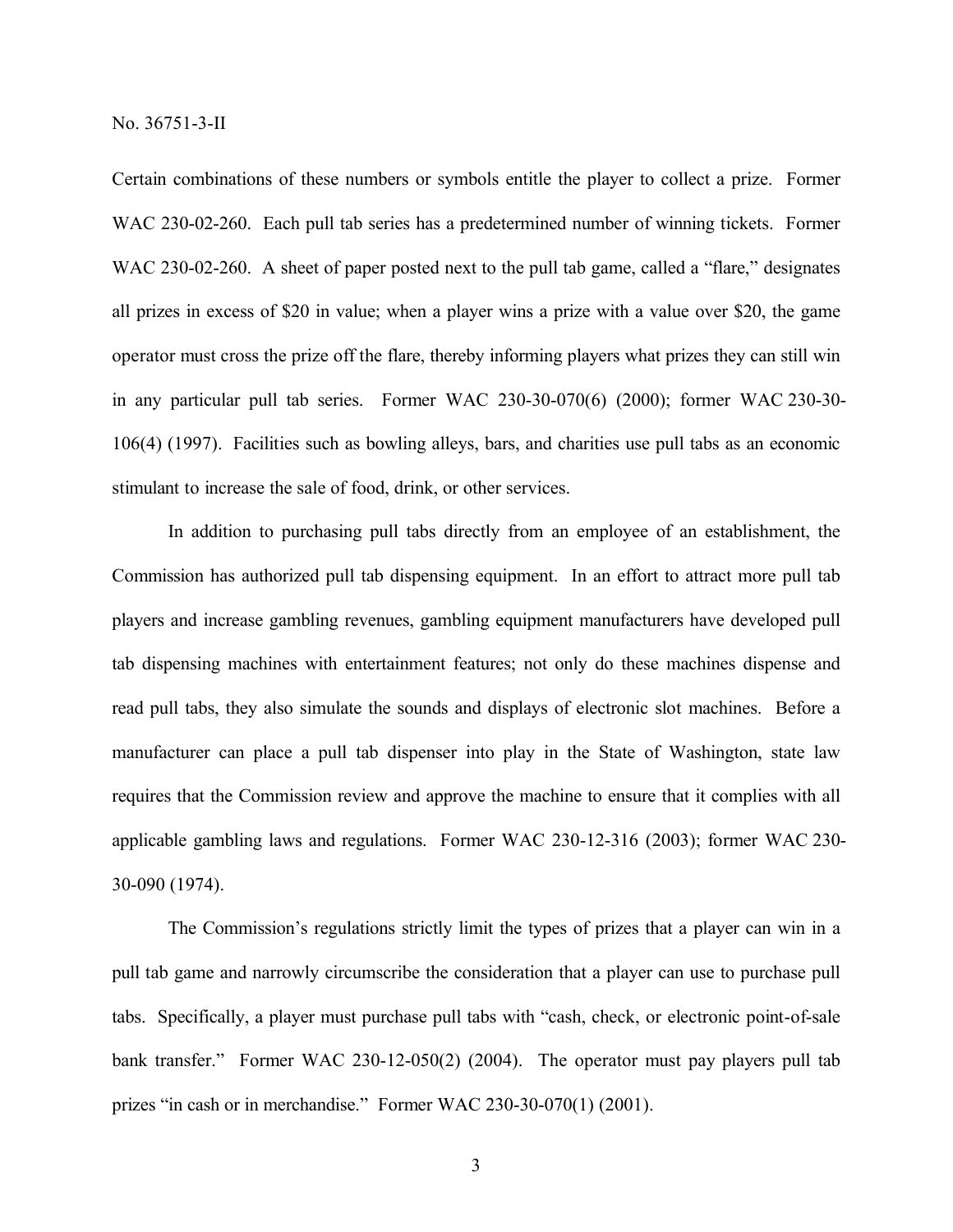## B. The VIP Machine

The first version of ZDI's electronic pull tab dispensing machine incorporated a pull tab dispenser and a pull tab reader. This version is an electronically powered, stand-alone device that also features a video monitor display screen and a currency/bill acceptor. All of these features are housed in a decorative cabinet. ZDI intentionally designed the video monitor display to emulate a video slot machine; although the machine does not contain drums or spinning reels, the video display contains rows of "spinning" pictures and simulates the play of a slot machine that a player would typically encounter in a casino. The "reels" contain pictures and various characters that align in winning or losing combinations determined by the bar code on the inside of the paper pull tab that the player inserted into the machine. In addition to mimicking a slot machine, these machines emit "attractor" sounds, also commonly associated with casinos.

ZDI's updated version, the VIP machine, is a pull tab dispenser and reader with integrated cash card technology; with the exception of the integrated cash card technology, the VIP machine is largely identical to the earlier ZDI pull tab dispensing and reading machine already authorized for use by the Commission. The cash card technology is the critical difference between the two machines.

The earlier versions of the machine required a player to purchase the pull tab with currency and required that players redeem all winning pull tabs with a cashier. The VIP machine disposes of these steps by allowing a player to purchase pull tabs with a prepaid cash card and automatically crediting pull tab winnings of \$20 or less back onto the cash card. For winning pull tabs in excess of \$20, the VIP machine directs the player to seek payment from an employee. If a player stops playing the game before depleting the cash card, the player can use the remaining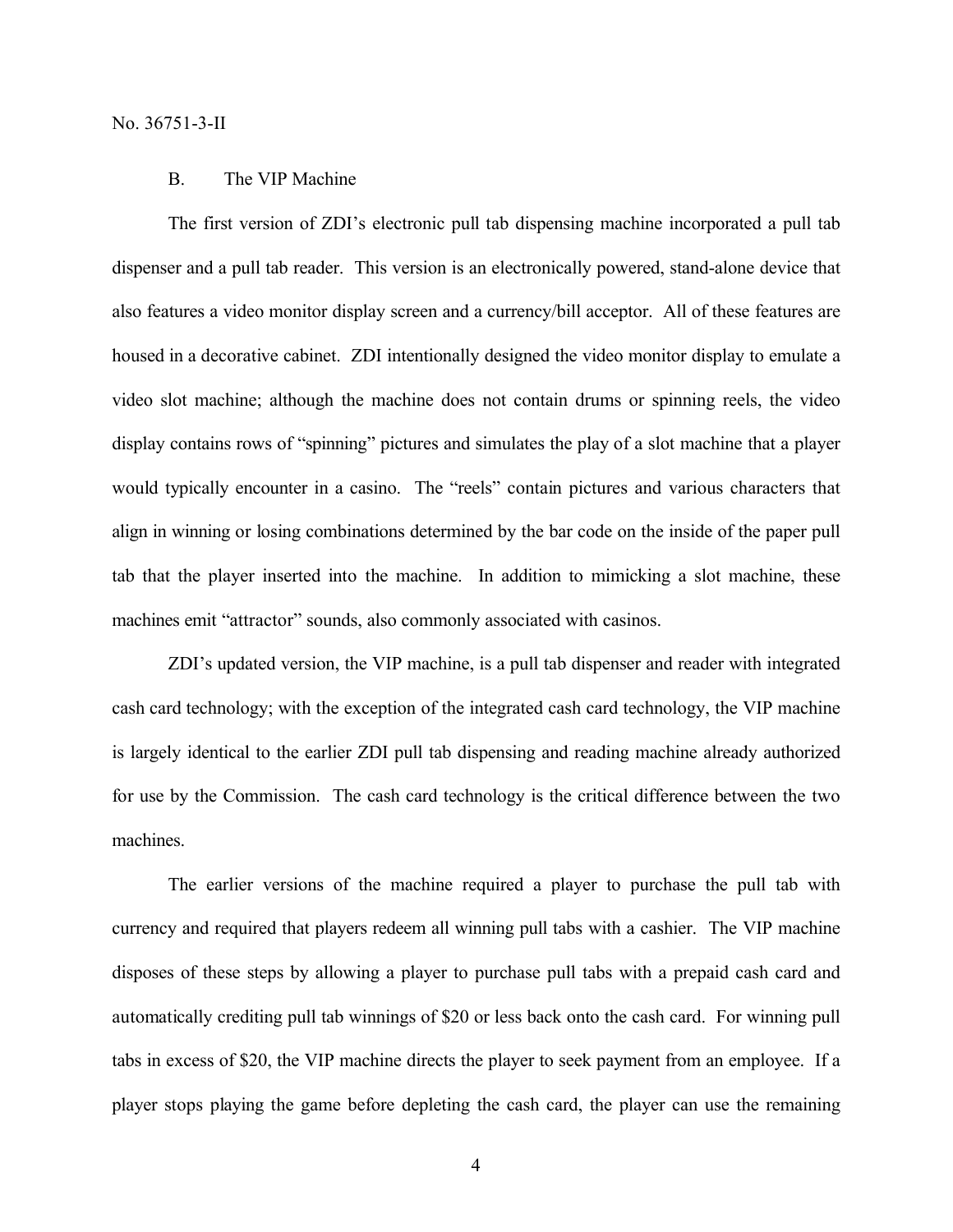credit to purchase food, drink, or merchandise, or the player can simply turn the credit back into cash. The cash card operates as a means by which a player can purchase pull tabs and receive winnings of less than \$20; the odds of winning for any individual player do not change from use of the cash card.

Procedural History

A. The Application and Administrative Hearing

On March 29, 2005, ZDI submitted an application to the Commission staff seeking permission to distribute the VIP machine within the State of Washington. On August 15, 2005, the Commission staff issued a letter denying ZDI's application based on, in part, its determination that the VIP machine's cash card technology did not comply with the term "cash" as required to purchase pull tabs or with the terms "cash" or "merchandise" as required to redeem winning tickets. The Commission staff also determined that the VIP machine was an illegal "gambling device." On September 21, 2005, ZDI filed a petition for declaratory relief with the Commission.

In its petition for declaratory relief, ZDI challenged the Commission staff's interpretation of the Commission's regulatory language, arguing that the VIP machine's cash card technology was a "cash equivalent" that satisfied the regulatory definition of "cash." ZDI did not raise any other issues in the petition, nor did it raise additional issues during the administrative hearing proceedings.

To support its argument that the cash cards qualified as "cash equivalents," ZDI presented evidence about the ease and functionality of the cards and how functionally similar the cash cards were to cash. In addition, ZDI pointed to evidence that the Commission permitted Indian tribes to use similar technology at electronic scratch ticket terminals at tribal venues.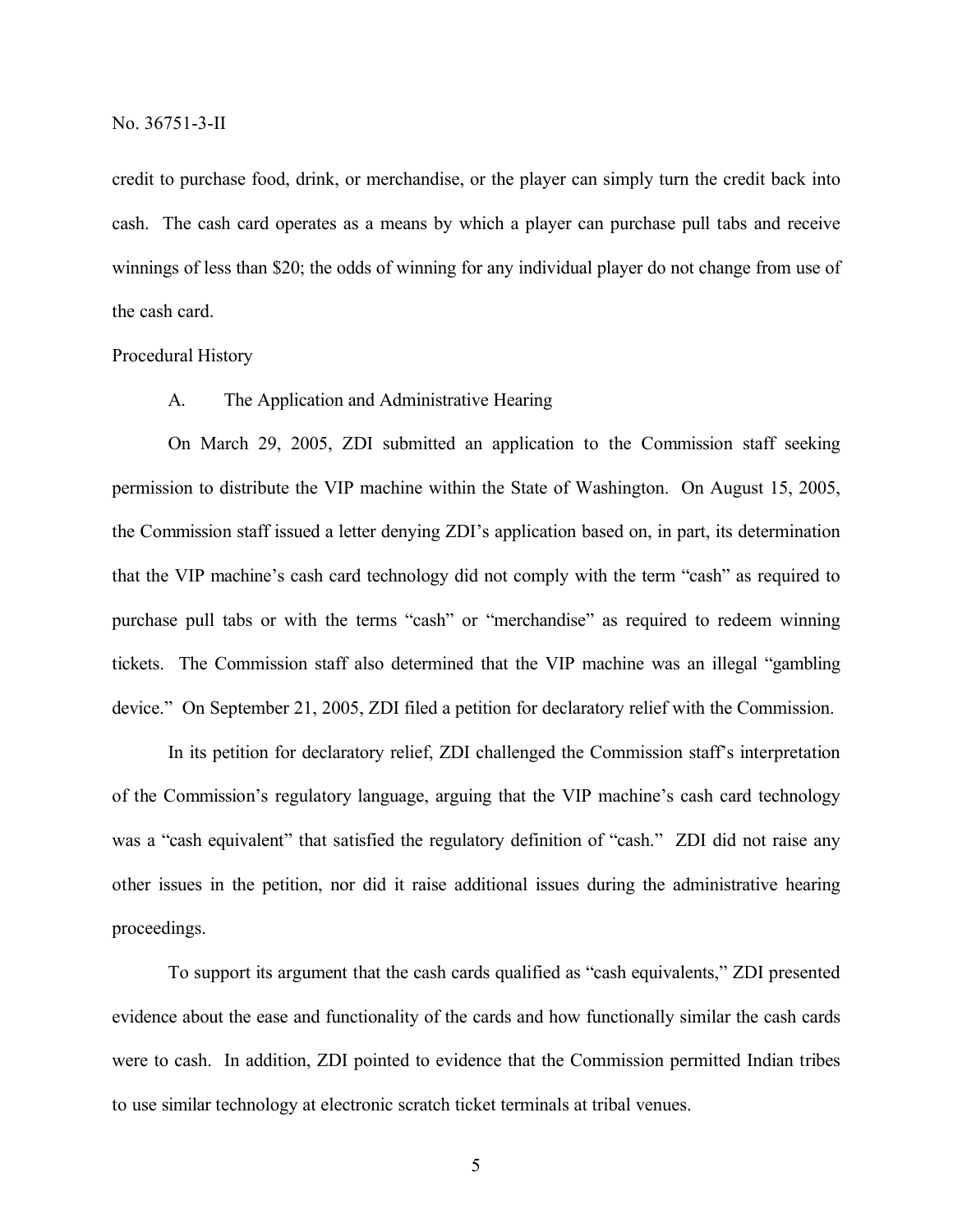On May 1, 2006, the administrative law judge (ALJ) issued an initial declaratory order in which he held that the term "cash," as used in the Commission's regulations, meant currency or a universally accepted currency substitute. Because the VIP machine's cash card technology was not universally accepted, as its use was limited to a single establishment, the ALJ determined that it did not meet the regulatory definition of "cash" or a "cash equivalent." As a result, the ALJ upheld the Commission staff's decision.

Both parties filed petitions for review with the full Commission. ZDI challenged the ALJ's ruling, arguing that its cash cards qualified as "a cash equivalent." <sup>1</sup> On August 10, 2006, the full Commission issued a final declaratory order in which it upheld the ALJ's conclusions as to the definition of "cash," as well as the ALJ's determination that ZDI's cash cards did not meet the requirements of this definition.

B. Petition for Judicial Review

On August 31, 2006, the Commission served ZDI with its final order. On September 11, 2006, ZDI filed a petition for judicial review with the Pierce County Superior Court. On September 21, 2006, the Commission notified ZDI that RCW 9.46.095 granted Thurston County Superior Court exclusive jurisdiction over the matter and suggested that ZDI dismiss its Pierce County action and refile in Thurston County. ZDI declined to do so.

On October 19, 2006, the Commission filed a motion to dismiss ZDI's petition for lack of subject matter jurisdiction. On December 1, 2006, the Pierce County Superior Court denied the

<sup>&</sup>lt;sup>1</sup> The Commission sought review of the ALJ's determination that the VIP machine was not an illegal "gambling device," as defined by RCW 9.46.0241. And the Commission's final order "vacated and *specifically disavowed*" the ALJ's ruling on this issue. AR at 962. Neither party appealed this issue to the superior court and, although both devote portions of their briefs on appeal to this issue, it is not properly before us to review.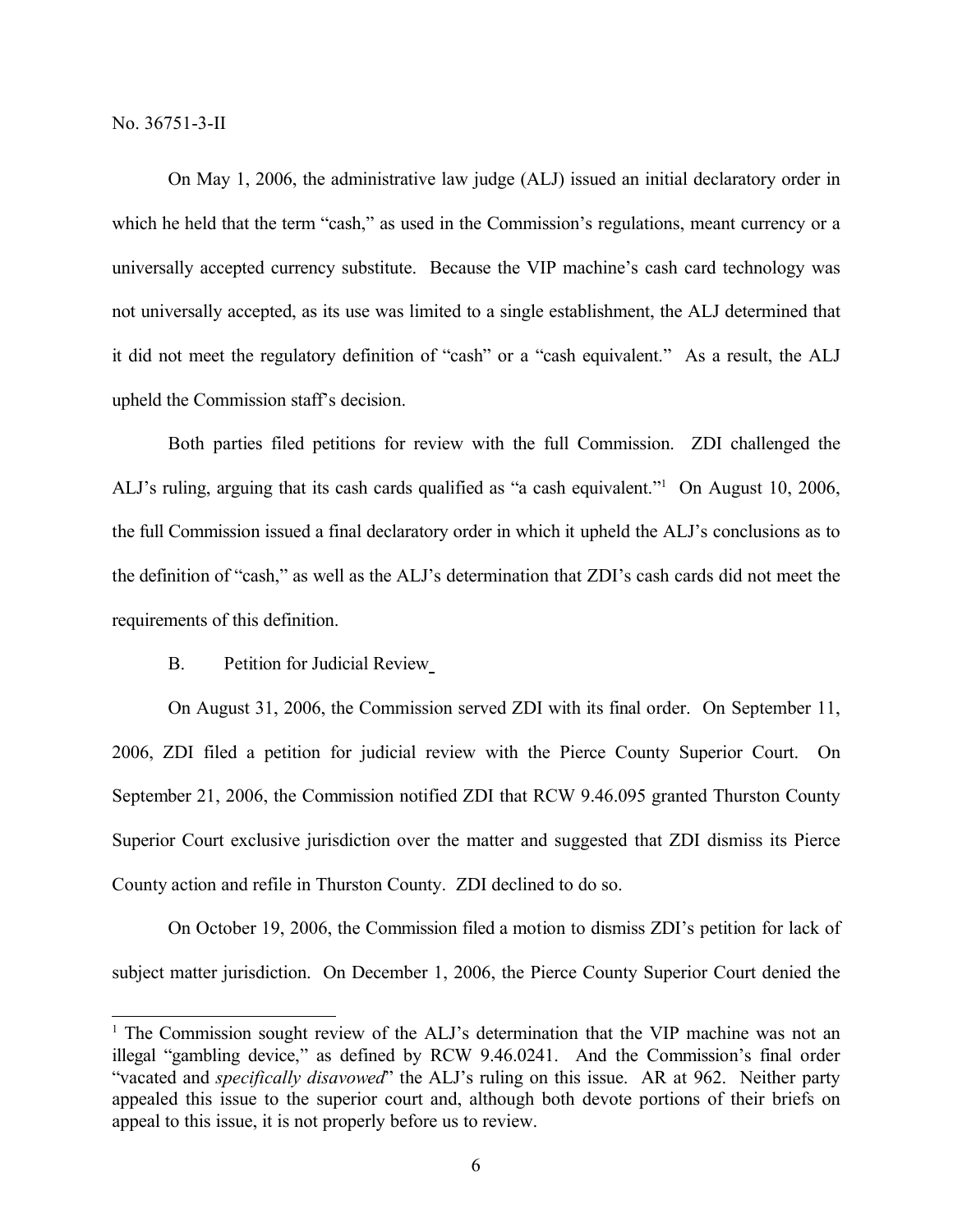Commission's motion, reasoning that, despite RCW 9.46.095's use of the word "jurisdiction," it actually controlled venue. As a result, the Pierce County Superior Court issued an order changing venue to Thurston County Superior Court.

On May 1, 2007, the Thurston County Superior Court heard argument on the petition for judicial review. On June 27, 2007, the superior court issued a letter opinion overruling the Commission's final order, reasoning that the VIP machine's cash card technology qualified as "cash" or a "cash equivalent." On August 17, 2007, the superior court denied the Commission's motion for reconsideration and remanded the case to the Commission for actions conforming with its ruling. The superior court also awarded ZDI \$18,185 in attorney fees and costs under RCW 4.84.350.

On September 14, 2007, the Commission timely appealed to this court. On September 17, 2007, ZDI timely filed a notice of cross-appeal on the attorney fee award.

### ANALYSIS

#### The Commission's Direct Appeal

A. Subject Matter Jurisdiction

The Commission asks us to affirm the Commission's final order, arguing that neither the Pierce County Superior Court nor the Thurston County Superior Court had subject matter jurisdiction over ZDI's petition for judicial review. Specifically, the Commission contends that RCW 9.46.095 grants Thurston County Superior Court exclusive jurisdiction over all nonlicensing actions filed against the Commission. The Commission asserts that the statute's plain language demonstrates that the legislature intended "jurisdiction" to mean "subject matter jurisdiction," and to limit subject matter jurisdiction over appeals of its agency decisions to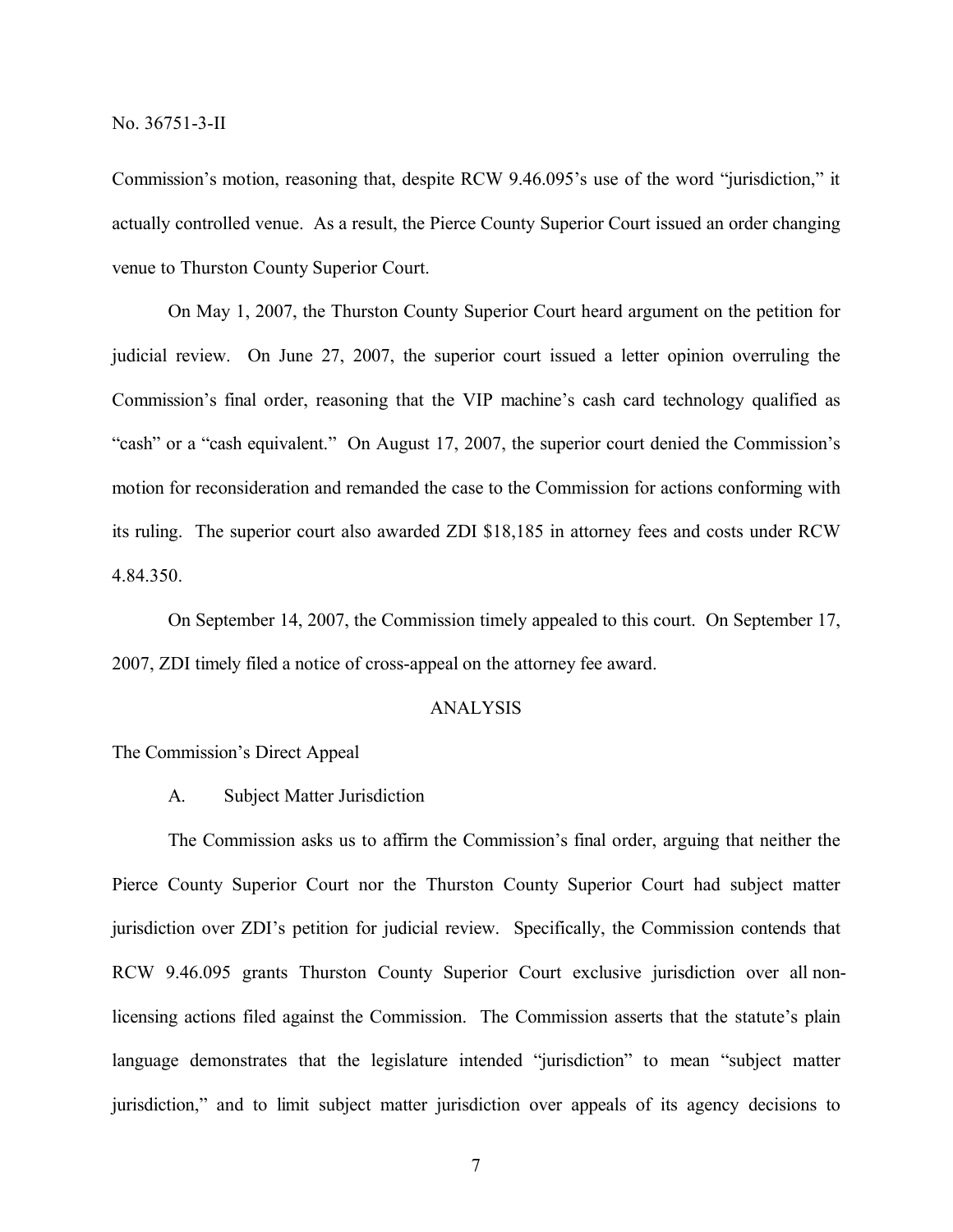Thurston County Superior Court. It argues that because ZDI improperly filed its appeal with the Pierce County Superior Court, Pierce County lacked jurisdiction and that its order changing venue to Thurston County was invalid. As a result, the Commission contends that ZDI failed to timely perfect its appeal in Thurston County within 30 days of the Commission's final order as required by RCW 34.05.542 $(2)$ , and any attempt to do so would have been time barred.

ZDI responds that, despite the legislature's use of the word "jurisdiction" in RCW 9.46.095, it intended to refer to "venue." We agree with ZDI.

Venue and jurisdiction are distinct concepts. Subject matter jurisdiction typically refers to the authority of a court to act and does not depend on procedural rules. *Dougherty v. Dep't of Labor & Ind.*, 150 Wn.2d 310, 315, 76 P.3d 1183 (2003). A party may challenge subject matter jurisdiction at any time and a judgment entered by a court lacking jurisdiction is void. *Inland Foundry Co., Inc. v. Spokane County Air Pollution Control Auth.*, 98 Wn. App. 121, 123-24, 989 P.2d 102 (1999), *review denied*, 141 Wn.2d 1007 (2000); *see also In re Marriage of Ortiz*, 108 Wn.2d 643, 649-50, 740 P.2d 843 (1987).<sup>3</sup> When a court lacks subject matter jurisdiction, the only permissible action it may take is to dismiss the action. *Inland Foundry Co.*, 98 Wn. App. at 123-24.

A court may have subject matter jurisdiction even though it is not the court of proper venue. *See Dougherty*, 150 Wn.2d at 315 (where jurisdiction exists, but the venue is incorrect,

<sup>2</sup> RCW 34.05.542(2) states: "A petition for judicial review of an order shall be filed with the court and served on the agency, the office of the attorney general, and all parties of record within thirty days after service of the final order."

<sup>&</sup>lt;sup>3</sup> ZDI mistakenly asserts that the Commission waived this issue by failing to raise it before the Thurston County Superior Court.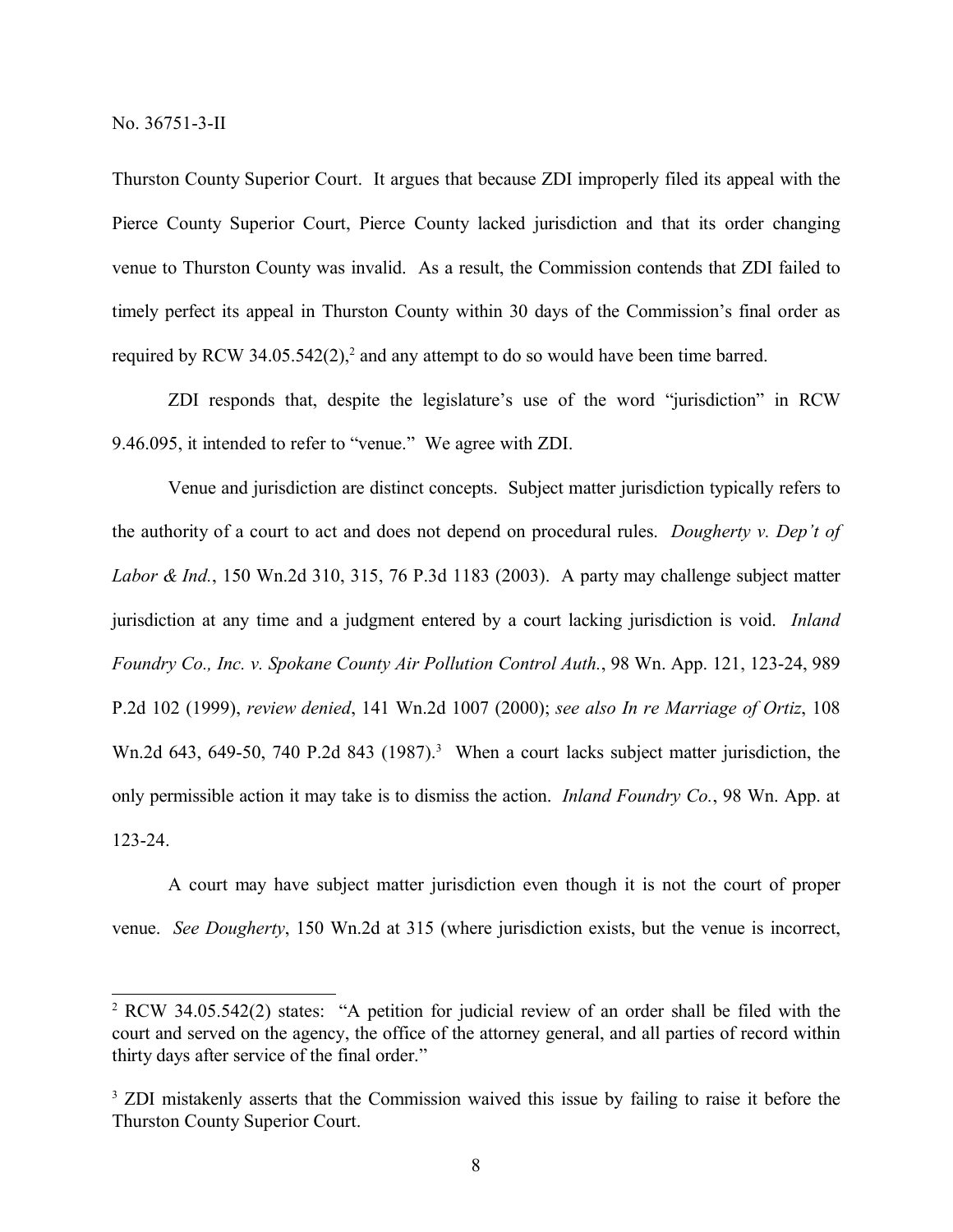the case need not be dismissed; instead, it can be transferred to a court with proper venue) (citing *Indus. Addition Ass'n v. Comm'r of Internal Revenue*, 323 U.S. 310, 315, 65 S. Ct. 289, 89 L. Ed. 260 (1945)). But a court is not bound to exercise its jurisdiction where proper venue is in another court. *Dougherty*, 150 Wn.2d at 315 (citing *Indus. Addition Ass'n*, 323 U.S. at 315).

Both parties rely on *Dougherty* to support their contrary interpretations of RCW 9.46.095.<sup>4</sup>

In *Dougherty*, our Supreme Court addressed whether a statute that designated where workers could file industrial insurance claims controlled venue or subject matter jurisdiction. 150 Wn.2d at 315. The statute, without using the terms "venue" or "jurisdiction," provided that a worker could file an appeal from a ruling by the Board of Industrial Insurance Appeals in the county in which the worker resides, the county where the injury occurred, or, if neither are within the state, then in Thurston County. *Dougherty*, 150 Wn.2d at 313. Our Supreme Court reasoned that the key distinction between jurisdiction and venue is that the critical issue regarding subject matter jurisdiction is "type of controversy," while the critical issue in venue is "location." *Dougherty*, 150 Wn.2d at 316.

The *Dougherty* court went on to state that statutes requiring actions to be brought in particular counties are generally regarded as specifying the proper *venue* and "'are ordinarily construed not to limit jurisdiction of the state courts to the courts of the counties thus

<sup>4</sup> The Commission also urges this court to take 1999 Attorney General Opinion No. 7 into consideration. According to the Commission, this opinion "recogniz[es] that the Gambling Commission 'could use its regulatory discretion in deciding whether to authorize [electronic pull tab dispenser] . . . and with what limitations.'" Commission's Statement of Additional Authorities at 1. But "[a]ttorney General Opinions are not binding on the court and we may disregard them." *City of Pasco v. Dep't of Ret. Sys.*, 110 Wn. App. 582, 592 n.11, 42 P.3d 992, *review denied*, 147 Wn.2d 1017 (2002).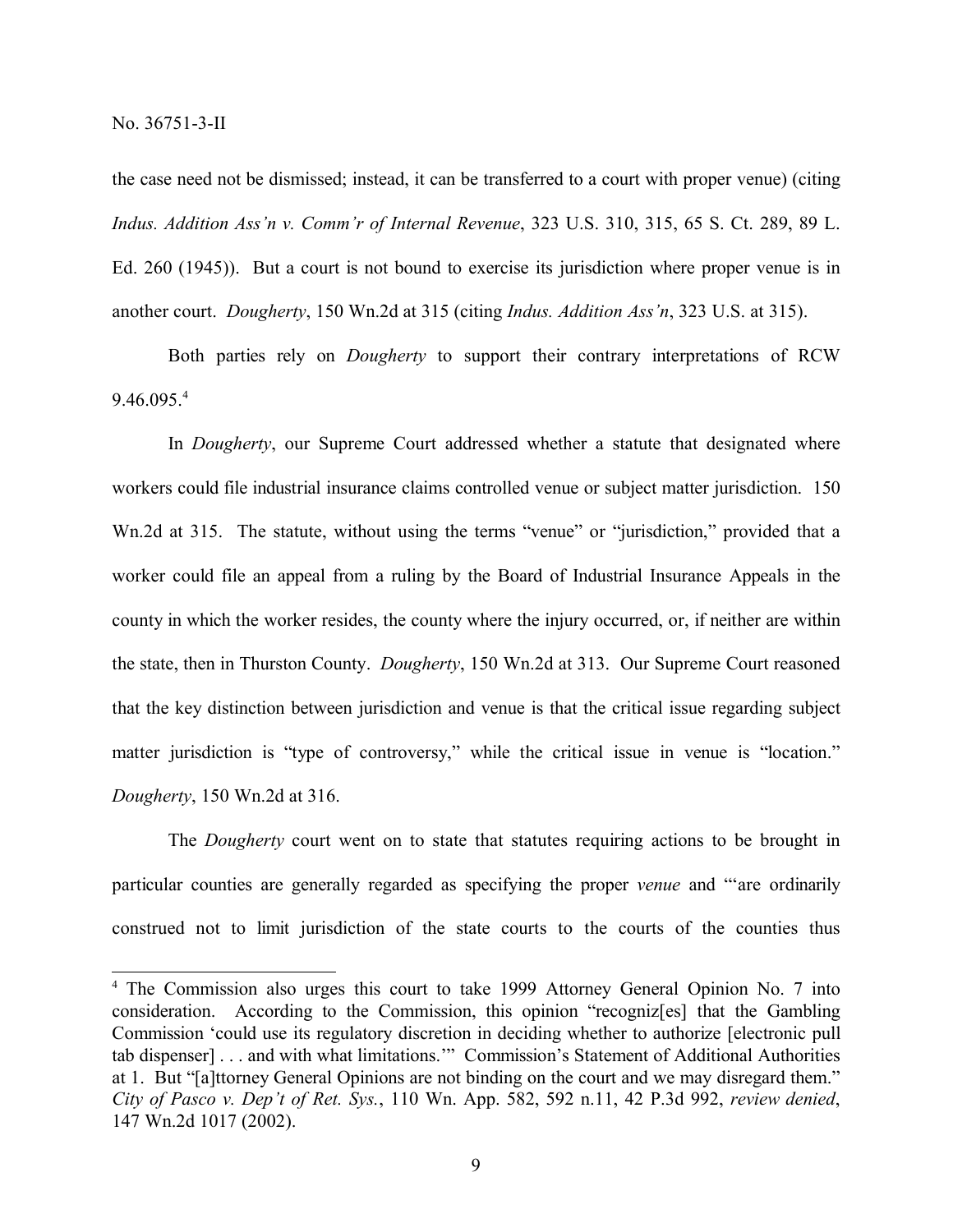designated.'" 150 Wn.2d at 316 (quoting 77 Am. Jur. 2d *Venue* § 44, at 651 (1997)). Because the statute in *Dougherty* allowed the worker to file in virtually any superior court in Washington, depending on the circumstances of the injury, the *Dougherty* court held that it conferred subject matter jurisdiction over industrial insurance appeals on all superior courts and the procedural specifications regarding where the worker had to file his claim controlled only venue. 150 Wn.2d at 316-17.

In *Shoop v. Kittitas County*, 149 Wn.2d 29, 65 P.3d 1194 (2003), our Supreme Court analyzed whether a statute stating "'all actions against any county may be commenced in the superior court of such county, or of the adjoining county" addressed jurisdiction or venue. 149 Wn.2d at 33 (quoting former RCW 36.01.050 (1963)). The *Shoop* court reasoned that, wherever possible, the meaning of a statute should be derived from the plain language of that statute and that "commence" means "'[t]o initiate by performing the first act . . . [t]o institute or start.'" 149 Wn.2d at 34 (alterations in original) (quoting *Cossel v. Skagit County*, 119 Wn.2d 434, 436, 834 P.2d 609 (1992), *overruled by Shoop*, 149 Wn.2d 29). The *Shoop* court reasoned that this language was jurisdictional because the legislature would not have given the plaintiffs the right to "commence" a lawsuit in a particular county without also giving that county's superior court subject matter jurisdiction. 149 Wn.2d at 34. Moreover, article IV, section 6 of the Washington State Constitution states, "the superior court shall also have original jurisdiction in all cases and of all proceedings in which jurisdiction shall not have been by law vested exclusively in some other court." *Shoop*, 149 Wn.2d at 37. More important, the *Shoop* court went on to clearly state that article IV, section 6 "precludes any subject matter [jurisdiction] restrictions as among superior courts." 149 Wn.2d at 37. Thus, our Supreme Court held that the filing requirements related to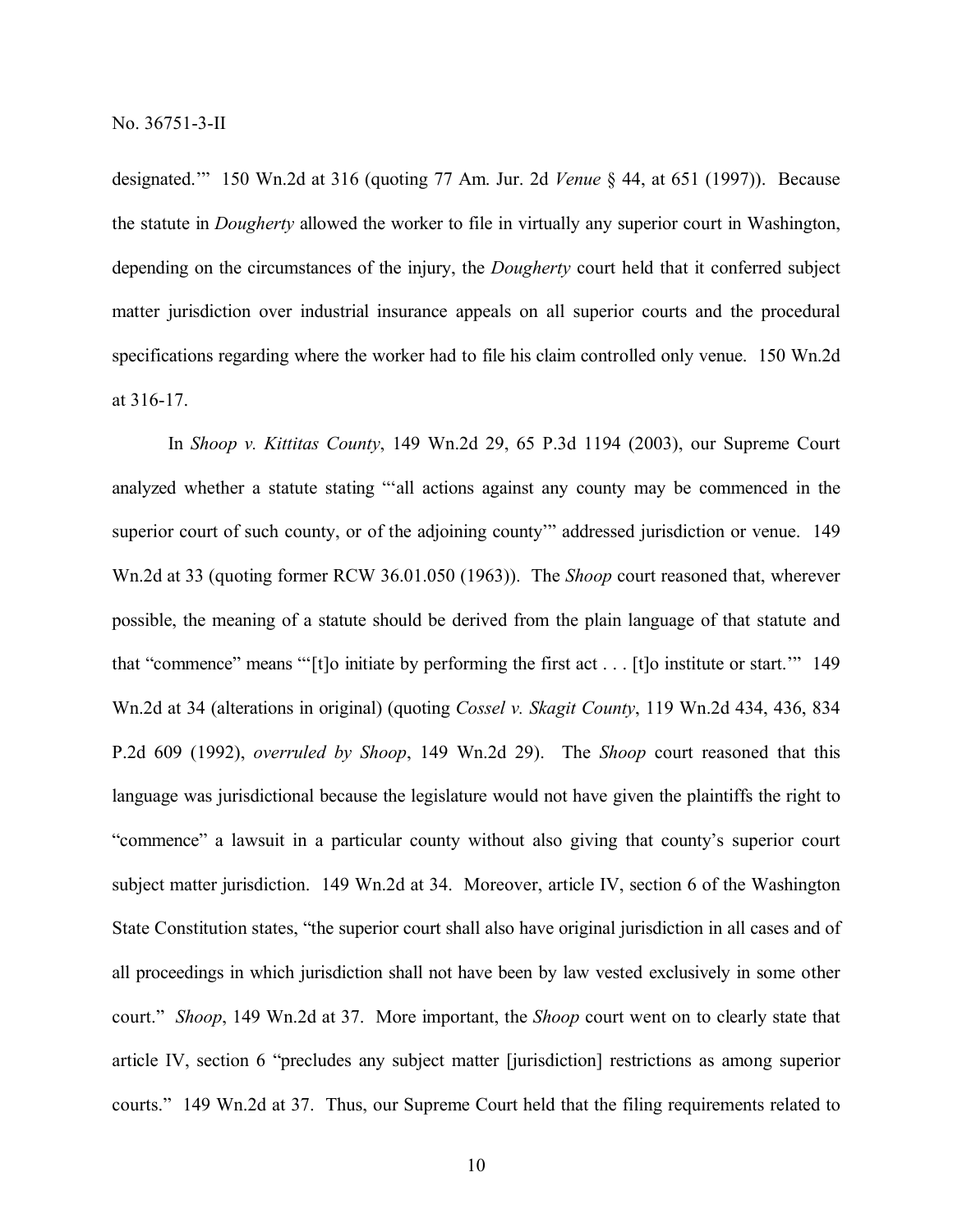venue only. *Shoop*, 149 Wn.2d at 37.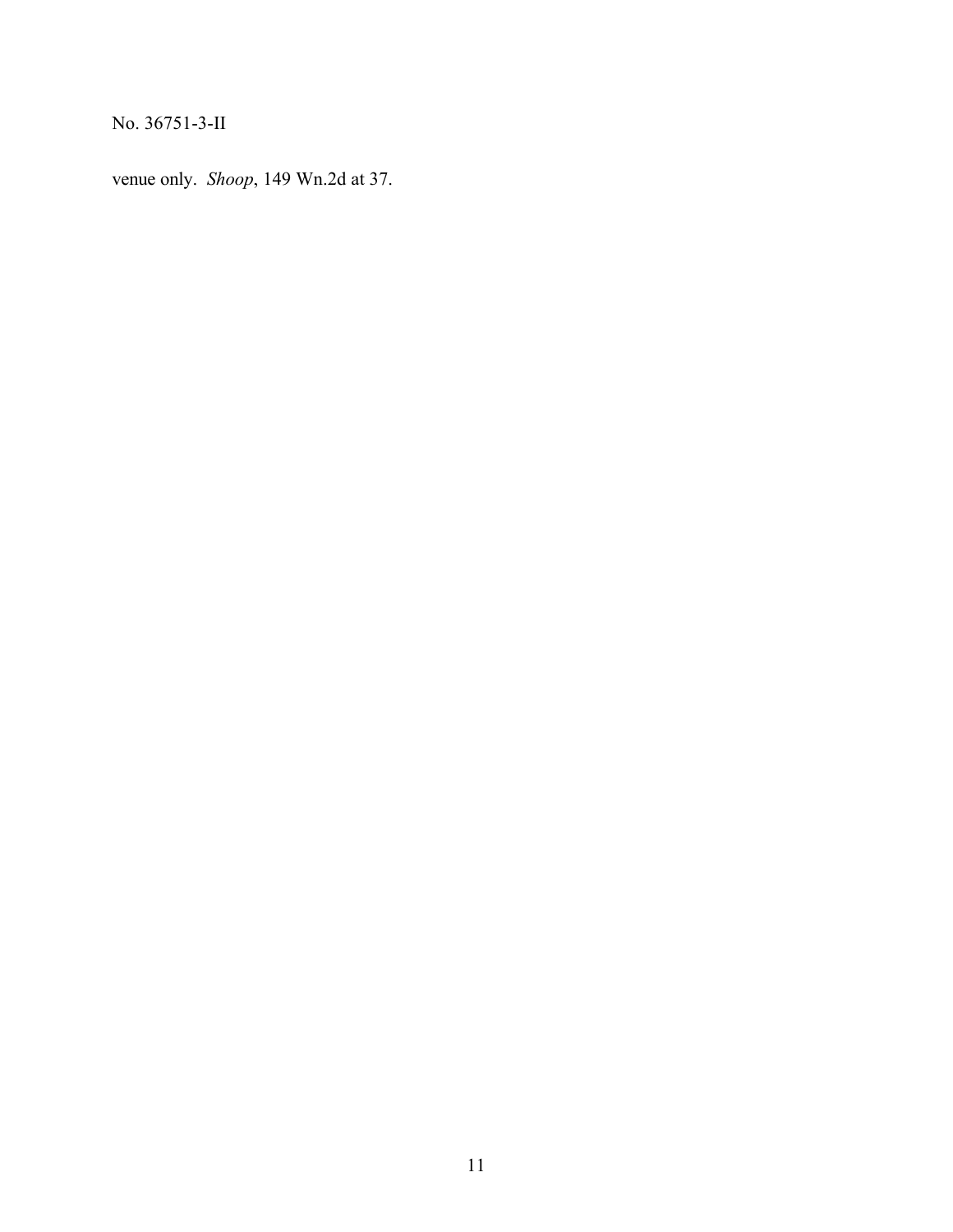## B. Applicable Restrictions in RCW 9.46.095

We now turn to the meaning of "jurisdiction" in RCW 9.46.095. We review issues of statutory construction de novo. *Port of Seattle v. Pollution Control Hearing Bd.*, 151 Wn.2d 568, 612, 90 P.3d 659 (2004) (citing *Pub. Util. Dist. No. 1 of Pend Oreille County v. Dep't of Ecology*, 146 Wn.2d 778, 790, 51 P.3d 744 (2002)). When faced with an unambiguous statute, we derive the legislature's intent from the plain language alone. *Waste Mgmt. of Seattle, Inc., v. Utils. & Transp. Comm'n*, 123 Wn.2d 621, 629, 869 P.2d 1034 (1994).

When a statute is ambiguous, we apply principles of statutory construction, legislative history, and relevant case law to assist our interpretation. *Yousoufian v. Office of King County Executive*, 152 Wn.2d 421, 434, 98 P.3d 463 (2004) (citing *State v. Watson*, 146 Wn.2d 947, 955, 51 P.3d 66 (2002)). A statute is ambiguous if it can reasonably be interpreted more than one way. *Yousoufian*, 152 Wn.2d at 433-34 (quoting *Vashon Island Comm. for Self-Gov't v. Wash. State Boundary Review Bd.*, 127 Wn.2d 759, 771, 903 P.2d 953 (1995)). Moreover, "[w]hen construing a statute, the court must ascertain and give effect to the Legislature's intent." *Shoreline Cmty. Coll. Dist. No. 7 v. Employment Sec. Dep't*, 120 Wn.2d 394, 405, 842 P.2d 938 (1992).

The gambling act provides that "[e]xcept as otherwise provided in this chapter, all proceedings under this chapter shall be in accordance with the [APA]." RCW 9.46.140(5). It further provides that

[n]o court of the state of Washington other than the superior court of Thurston county shall have *jurisdiction* over *any action or proceeding against the commission or any member thereof* for anything done or omitted to be done in or arising out of the performance of his or her duties under this title: PROVIDED, That an appeal from an adjudicative proceeding involving a final decision of the commission to deny, suspend, or revoke a license shall be governed by chapter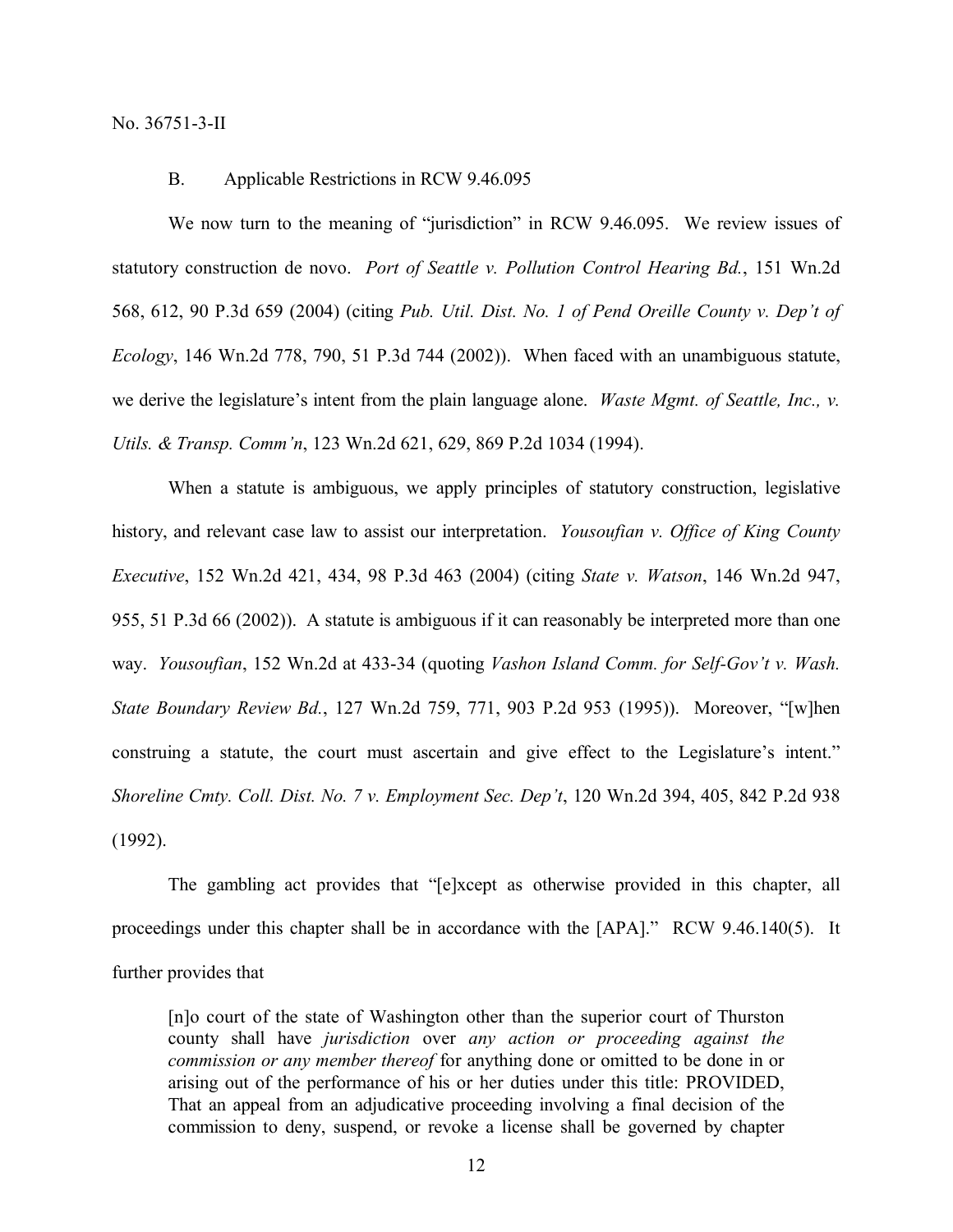34.05 RCW, the Administrative Procedure Act.

RCW 9.46.095 (emphasis added).

As demonstrated above, "jurisdiction" may refer to subject matter jurisdiction, or, in some circumstances, venue. *See, e.g.*, *Myuskovich v. State*, 59 Wyo. 406, 141 P.2d 540 (1943) (a bastardy statute that conferred "jurisdiction" on the district court in which the parent or child resides actually controls venue); *Bailiff v. Storm Drilling Co.*, 356 F. Supp. 309, 311 (E.D. Tex. 1972) (the venue provision of the Jones Act, which provides that "'[j]urisdiction . . . shall be under the court of the district in which the defendant employer resides or in which his principal office is located,'" addressed venue) (quoting 46 U.S.C.A. § 688).

We construe statutes as constitutional whenever possible. *Philippides v. Bernard*, 151 Wn.2d 376, 391, 88 P.3d 939 (2004) (citing *State ex rel. Faulk v. CSG Job Ctr.*, 117 Wn.2d 493, 816 P.2d 725 (1991)). A constitutional reading of RCW 9.46.095 suggests that the statute was intended to govern venue and that the APA, ch. 34.05 RCW, governs appeals of agency decisions. ZDI's action in Pierce County Superior Court was an appeal of the Commission's decision and is governed by the APA. Because the APA governs this appeal, Pierce County Superior Court had subject matter jurisdiction over ZDI's appeal and its order changing venue to Thurston County was valid.<sup>5</sup>

We now turn to a review of the merits of the controversy. As an appeal from the Commission's denial of ZDI's request to distribute its VIP machine in Washington State, chapter

<sup>&</sup>lt;sup>5</sup> ZDI also argues that (1) RCW 9.46.095 conflicts with the APA's jurisdictional provision in RCW 34.05.510 and, because the APA is the more specific statute, it applies; and (2) the state claims statute, RCW 4.92.010, applies to this case because it is a suit against the State of Washington. Our resolution of this issue makes it unnecessary for us to address these arguments.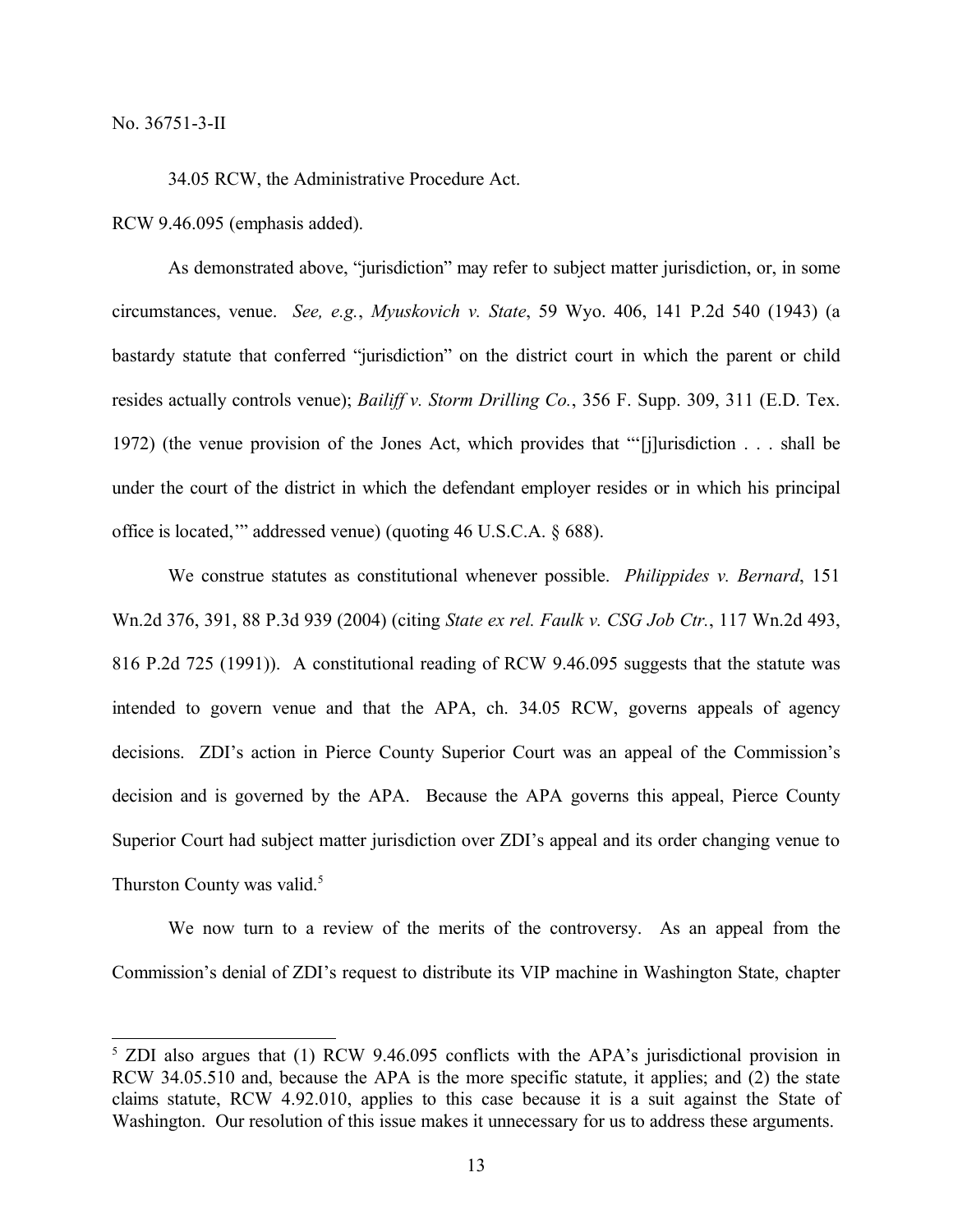### 34.05 RCW, the APA, governs RCW 9.46.095.

C. Standard of Review

When reviewing an agency's decision, we sit in the same position as the trial court and apply the appropriate standard of review directly to the agency record. *Tapper v. Employment Sec. Dep't*, 122 Wn.2d 397, 402, 858 P.2d 494 (1993). The burden of demonstrating the invalidity of agency action is on the party asserting invalidity, here ZDI. RCW 34.05.570(1)(a). Under RCW 34.05.570, a party may challenge an agency's actions on nine bases. *Quadrant Corp. v. Growth Mgmt. Hearings Bd.*, 154 Wn.2d 224, 233, 110 P.3d 1132 (2005). Relevant here are:

(b) The order is outside the statutory authority or jurisdiction of the agency conferred by any provision of law;

(d) The agency has erroneously interpreted or applied the law;

(e) The order is not supported by evidence that is substantial when viewed in light of the whole record before the court, which includes the agency record for judicial review, supplemented by any additional evidence received by the court under this chapter;

(i) The order is arbitrary or capricious.

RCW 34.05.570(3).

. . . .

. . . .

The error of law standard applies to issues relating to whether an agency erroneously interpreted or applied the law. RCW 34.05.570. We review those issues de novo but grant substantial weight and deference to an agency's interpretation of its own regulations. *Tapper*, 122 Wn.2d at 403. When faced with an unambiguous regulation, we do not speculate as to the intent of the regulation or add words to it, although we discern intent from the underlying statutory authority. *Mader v. Health Care Auth.*, 149 Wn.2d 458, 473, 70 P.3d 931 (2003). We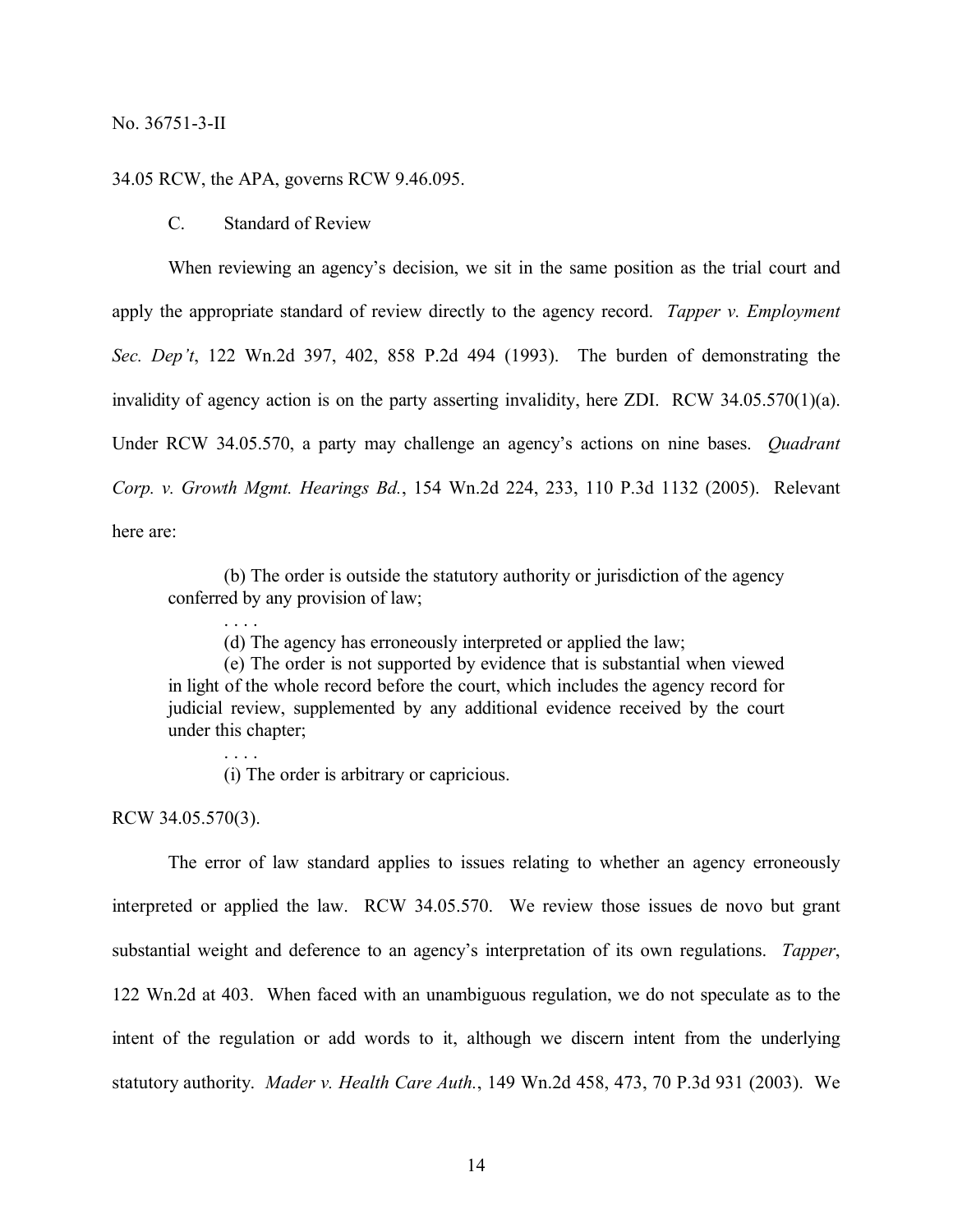uphold an agency's interpretation of ambiguous regulatory language as long as the agency's interpretation is plausible and consistent with the legislative intent. *Alpine Lakes Prot. Soc'y v. Dep't of Natural Res.*, 102 Wn. App. 1, 14, 979 P.2d 929 (1999).

An agency's decision is arbitrary and capricious only if it "'is willful and unreasoning and taken without regard to the attending facts or circumstances.'" *Wash. Indep. Tel. Ass'n v. Wash. Utils. & Transp. Comm'n*, 149 Wn.2d 17, 26, 65 P.3d 319 (2003) (quoting *Rios v. Dep't of Labor & Indus.*, 145 Wn.2d 483, 501, 39 P.3d 961 (2002)). The arbitrary and capricious standard is very narrow and, as with other challenges to agency action, the party asserting it bears a heavy burden. *Greenen v. Bd. of Accountancy*, 126 Wn. App. 824, 830, 110 P.3d 224 (2005), *review denied*, 156 Wn.2d 1030 (2006). We do not substitute our judgment for that of the agency and "will upset [an agency's] determination only if the evidence establishes it was arrived at by unlawful, arbitrary or capricious action." *State ex rel. Rosenberg v. Grand Coulee Dam Sch. Dist. No. 301 J*, 85 Wn.2d 556, 563, 536 P.2d 614 (1975).

In any event, we review agency findings for substantial evidence in light of the whole record. RCW 34.05.570(3)(e). Substantial evidence is evidence that is sufficient to persuade a fair-minded person of the truth or correctness of the matter. *King County v. Cent. Puget Sound Growth Mgmt. Hearings Bd.*, 142 Wn.2d 543, 553, 14 P.3d 133 (2000).

## 1. Definition of "Cash"

Like the ALJ, the Commission determined that the ZDI "cash card" does not meet the regulatory definition of "cash." The Commission's determination that "cash" means currency or a universally accepted currency equivalent is entitled to substantial deference because it falls within the Commission's area of expertise, is consistent with the plain meaning of the term "cash," and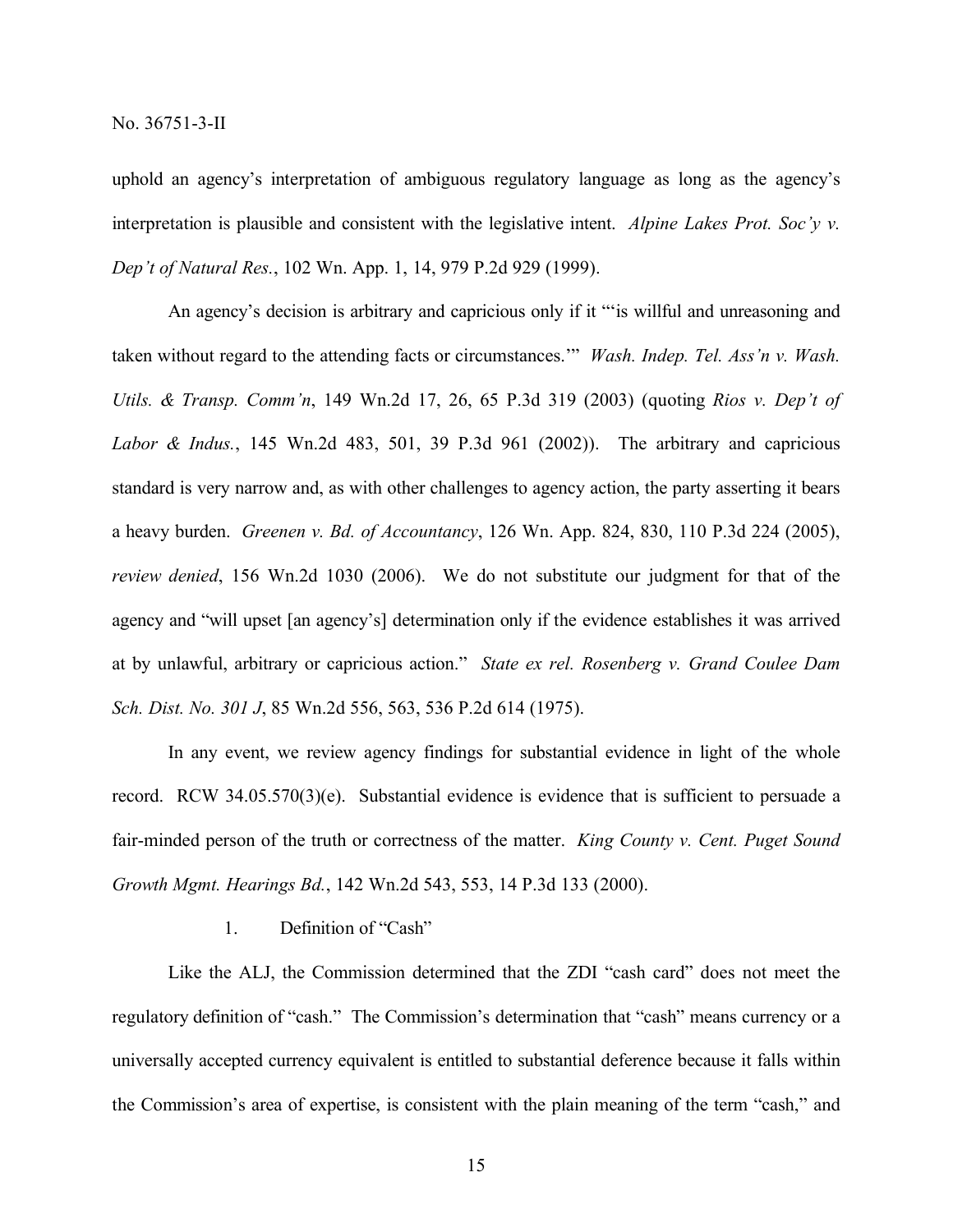advances the purposes of the gambling act. The Commission contends that because ZDI's cash cards used in the VIP machine were valid at only one location, they were not universally accepted and, therefore, did not meet the definition of a universally accepted currency equivalent. ZDI responds that, as routinely applied by the Commission, the definition of cash equivalents does not include universal acceptance. ZDI points to other cash equivalents accepted by the Commission, such as vouchers and chips, which are not universally accepted.<sup>6</sup> We agree with ZDI. The record shows that to obtain a "cash card," the player must tender United States currency or a universally

<sup>6</sup> ZDI also points to similar technology being used at tribal casinos as further evidence that the Commission should permit its cash card technology. Although the Indian Gaming Regulatory Act requires that any type of gambling allowed by the state is subject to compact negotiations between a state and a qualified tribe, it does not require that the Commission make technology used in tribal casinos available to nontribal entities, despite ZDI's assertion to the contrary. 25 U.S.C. §  $2710(d)(1)(B)$ . In Washington, the tribes and the state negotiated compact provisions that allow tribes to offer a lottery system that couples an electronic facsimile of a "scratch ticket" with the electronic delivery system used in "Lotto." *See Rumsey Indian Rancheria of Wintun Indians v. Wilson*, 41 F.3d 421, 64 F.3d 1250 (9th Cir. 1994); *Mashantucket Pequot Tribe v. Connecticut*, 913 F.2d 1024 (2d Cir. 1990), *cert. denied*, 499 U.S. 975 (1991). But this is a unique system that is not available for use by nontribal licensees, because the gambling act and its related regulations control their gambling activities. Despite the similarity of this cashless system, the ALJ rejected this evidence because "regulatory controls for [tribal] systems are governed by compacts, not administrative code provisions," making these systems entirely independent from the nontribal pull tabs at issue here. AR at 421. Because a separate and distinct regulatory system controls the tribal systems, it is not analogous to the case at hand.

ZDI also contends that, if the Commission allows tribal entities to use cashless technology but does not permit ZDI to use its cash cards, the Commission's "arbitrary" distinction violates ZDI's right to substantive due process. Specifically, ZDI argues that such a discrepancy is "fundamentally unfair." But ZDI's argument that such a distinction is "unfair" is insufficient to merit our consideration; ZDI failed to articulate a fundamental right that a state law has infringed upon. *See Mudarri v. State*, 147 Wn. App. 590, 196 P.3d 153 (2008), *review denied*, 208 P.3d 1123 (2009). In *Mudarri*, a private casino owner argued that the Commission's refusal to allow him to operate electronic scratch ticket games, while allowing tribal casinos to do so, violated his right to substantive due process because it was "fundamentally unfair." 147 Wn. App. at 616. We refused to consider the issue because the private casino owner, like ZDI here, failed to explain how he was deprived of "'life, liberty, or property, without due process of law.'" *Mudarri,* 147 Wn. App. at  $616$  (quoting U.S. Const. amend. XIV,  $\S$  1).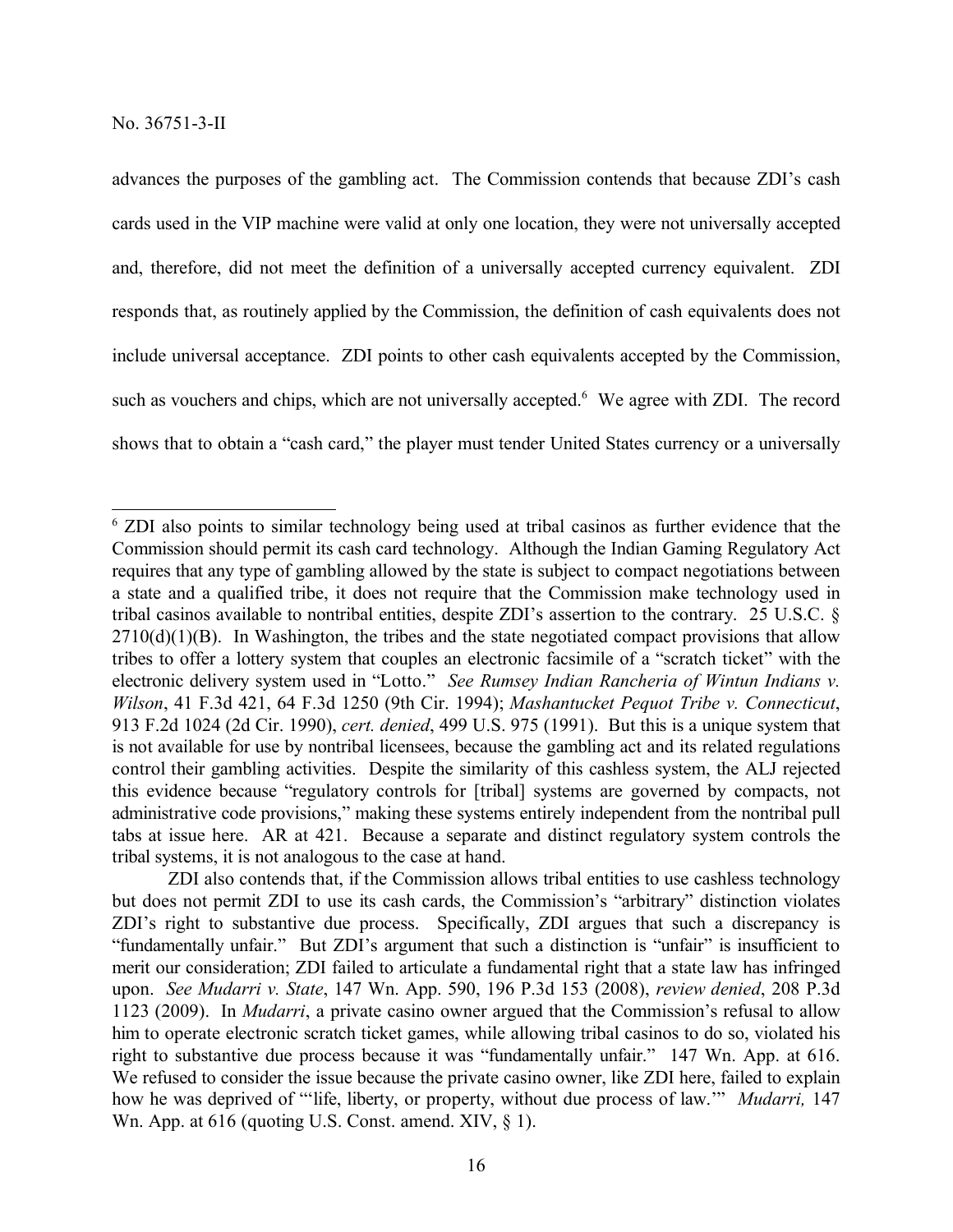accepted currency equivalent; substantial evidence does not support the Commission's finding that ZDI's cash card does not meet the regulatory definition of cash.

Here, the Commission's conclusion that "cash" means legal currency or a universally accepted currency equivalent is reasonable and consistent with the common usage of the term "cash" and the policies and intent underlying the gambling act, ch. 9.46 RCW, as well as dictionary definitions of the word "cash." *See* Black's Law Dictionary 229 (8th ed. 2004) ("cash, *n*. 1. Money or its equivalent. 2. Currency or coins, negotiable checks, and balances in bank accounts."); *see also* Webster's Third New International Dictionary 346 (1976) (defines cash as "ready money," "money or its equivalent paid immediately or promptly after purchasing").

In addition, the Commission's narrow definition of cash is consistent with its powers and duties, as well as the underlying intent of the gambling act. The public policy of the State of Washington on gambling is "to limit. I the nature and scope of gambling activities . . . by strict regulation and control." RCW 9.46.010. Moreover, the gambling act directs that "[a]ll factors incident to the activities authorized in this chapter shall be closely controlled, and the provisions of this chapter shall be liberally construed to achieve such end." RCW 9.46.010. And the Commission is specifically authorized to "regulate and establish the type and scope of and manner of conducting the gambling activities authorized by this chapter, including but not limited to, the extent of wager, money, or other thing of value which may be wagered or contributed or won by a player in any such activities." RCW 9.46.070(11). The gambling act also authorizes the Commission "[t]o perform all other matters and things necessary to carry out the purposes and provisions of this chapter." Former RCW 9.46.070(20) (2002). Thus, to enable the Commission to accomplish its purpose, the gambling act grants it broad statutory authority to regulate and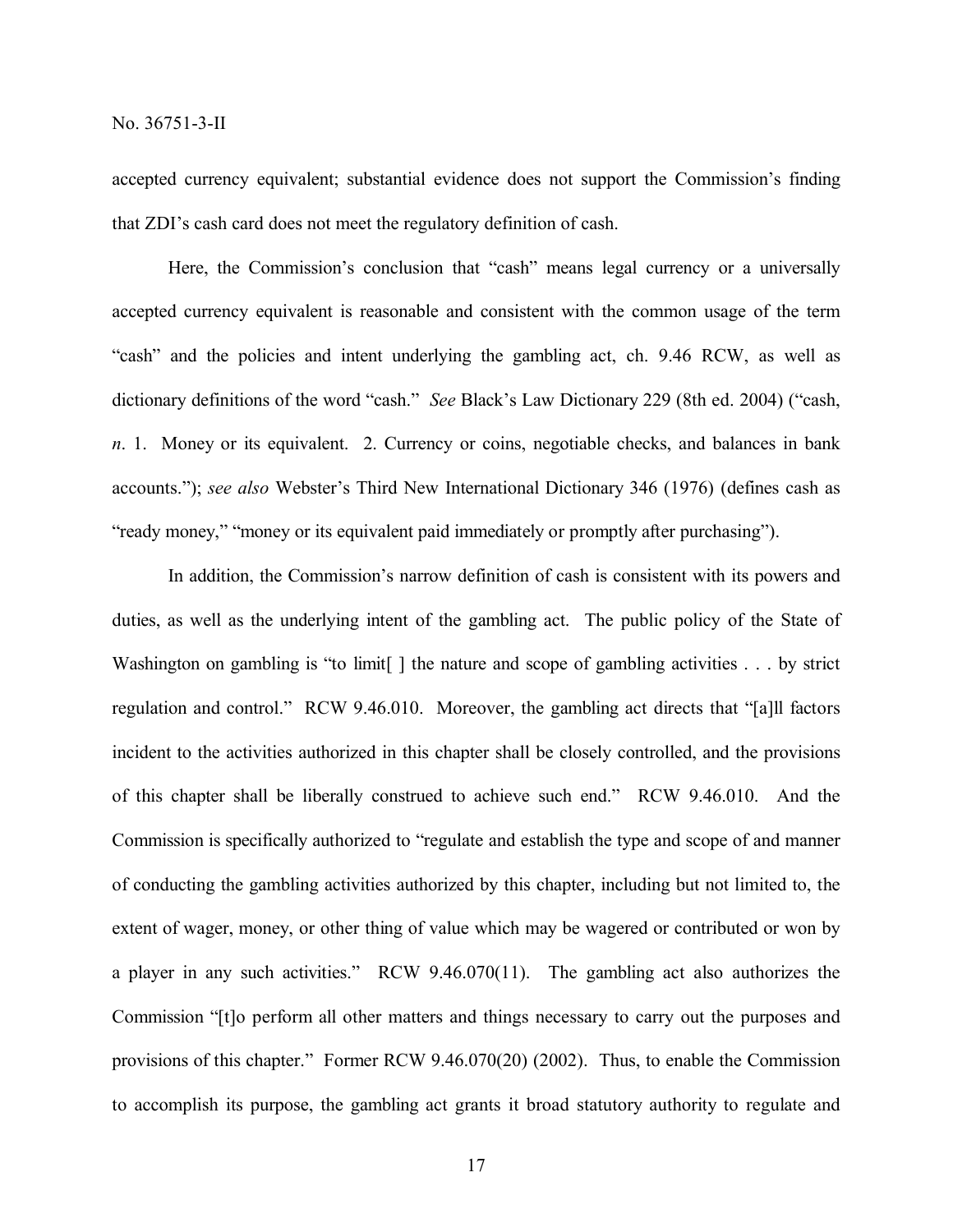control all state-sanctioned gambling activity, including the game of pull tabs, pull tab dispensing equipment, and any form of payment system incorporated therein, such as the cash card technology incorporated into the VIP machine.

Here, the Commission's interpretation of "cash" is consistent with the legislature's policy favoring close control of gambling and it is reasonable and consistent with the underlying intent of the gambling act. Despite the reasonableness of the Commission's definition of "cash," however, substantial evidence does not support its determination that ZDI's cash card does not satisfy this otherwise defensible regulatory definition. Although the ZDI cash card is not, in and of itself, cash or a universally accepted equivalent, a player must tender either cash or a universally accepted equivalent to obtain the card. The cards may not be purchased on credit. In addition, because this conversion takes place on the business' premises and the player must use cash or a cash equivalent to obtain the card, the card functions as a cash equivalent in that establishment. That it cannot be used as cash at another establishment is a distinction without a difference: the player tendered cash or a cash equivalent in exchange for a cash card and can either spend the entire card in the VIP game or receive cash back at the end of his or her play for any unused portion.<sup>7</sup> The record does not support the Commission's determination that ZDI cash cards are

<sup>&</sup>lt;sup>7</sup> In addition to authorizing the Commission to define the game of pull tabs, the legislature has specified that pull tabs must function as a "commercial stimulant" and a "social pastime." RCW 9.46.010, .0217, .0325. As a "commercial stimulant," pull tabs can only be sold in conjunction with food and drink "with the purpose of increasing the volume of food and/or drink sales for 'onpremises' consumption." RCW 9.46.0325; former WAC 230-02-350 (1995). As a "social pastime," patrons must play pull tabs "more for amusement rather than for profit." RCW 9.46.010; former WAC 230-02-455 (1996). The Commission argues that by using the cash card technology, the VIP machine will impact the way customers play the game of pull tabs by (1) speeding up the rate of play and (2) removing the element of human interaction from the game. Although the gambling act does not specifically prohibit either potential change in the game, the Commission argues that they conflict with the gambling act's policies requiring that pull tabs merely be in conjunction with other activities, such as eating, drinking, and being social. By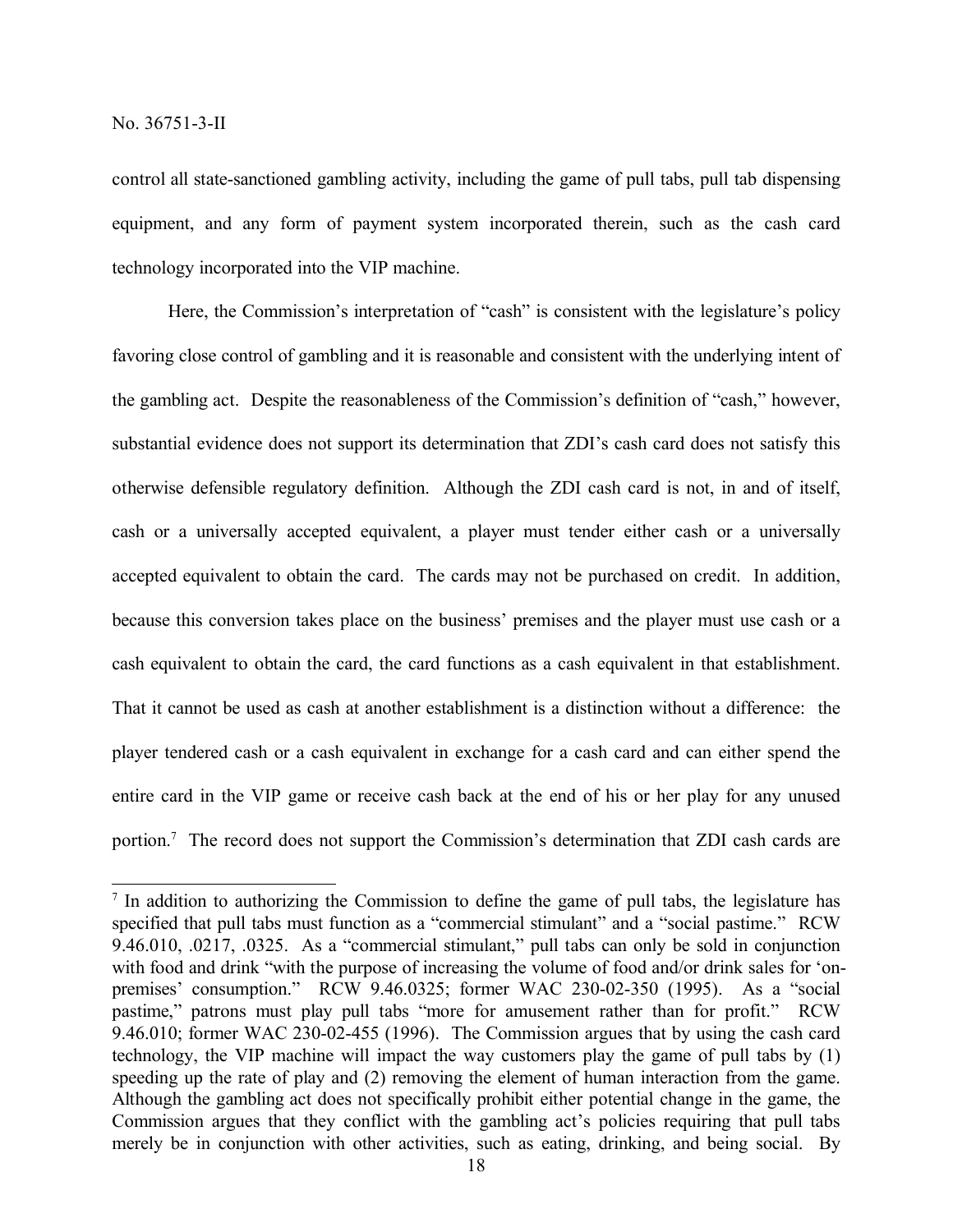not cash equivalents satisfying its regulatory definition.

2. Definition of "Merchandise"

The Commission contends that ZDI's alternative argument that its cash card technology satisfies the term "merchandise" as the term is used in former WAC 230-30-070(1) is both procedurally and substantively flawed.<sup>8</sup> Specifically, the Commission argues that ZDI never sought declaratory relief from the ALJ on this issue and, thus, it is not properly before our court. Our review of the record reveals that ZDI did not seek declaratory relief from the Commission regarding whether its cash card technology qualified as "merchandise." Because ZDI failed to exhaust its administrative remedies, we do not consider this issue.

Throughout the administrative proceeding before the ALJ, ZDI claimed it was entitled to relief because its "cash card" was a "currency equivalent." ZDI did not contend that the card constituted "merchandise" in its petition for declaratory relief or during the administrative proceedings; instead, ZDI's sole basis for relief in its petition for declaratory relief centered on the definition of "cash." Specifically, in its petition for declaratory relief, ZDI argued that (1) its cash cards were a "cash equivalent," (2) the administrative code did not prohibit the use of cash cards, (3) the actual controversy at issue addressed the meaning of the term "cash," and (4) a favorable

allowing the game to be sped up and then to allow players to avoid any interruption in play, the Commission argues that ZDI's cash card technology takes away from these general policies. But the Commission did not rule on the effect of these policy implications and, thus, the Commission's claimed reliance on these alleged effects after ZDI filed its legal action is arbitrary and capricious. Moreover, because a player must tender currency or a universally accepted currency equivalent in exchange for the cash card, these policies are not implicated.

<sup>8</sup> Specifically, the Commission argues that the superior court's conclusion is inconsistent with the broader regulatory scheme, which contemplates that "merchandise" be a type of good that can be displayed, photographed, and handled.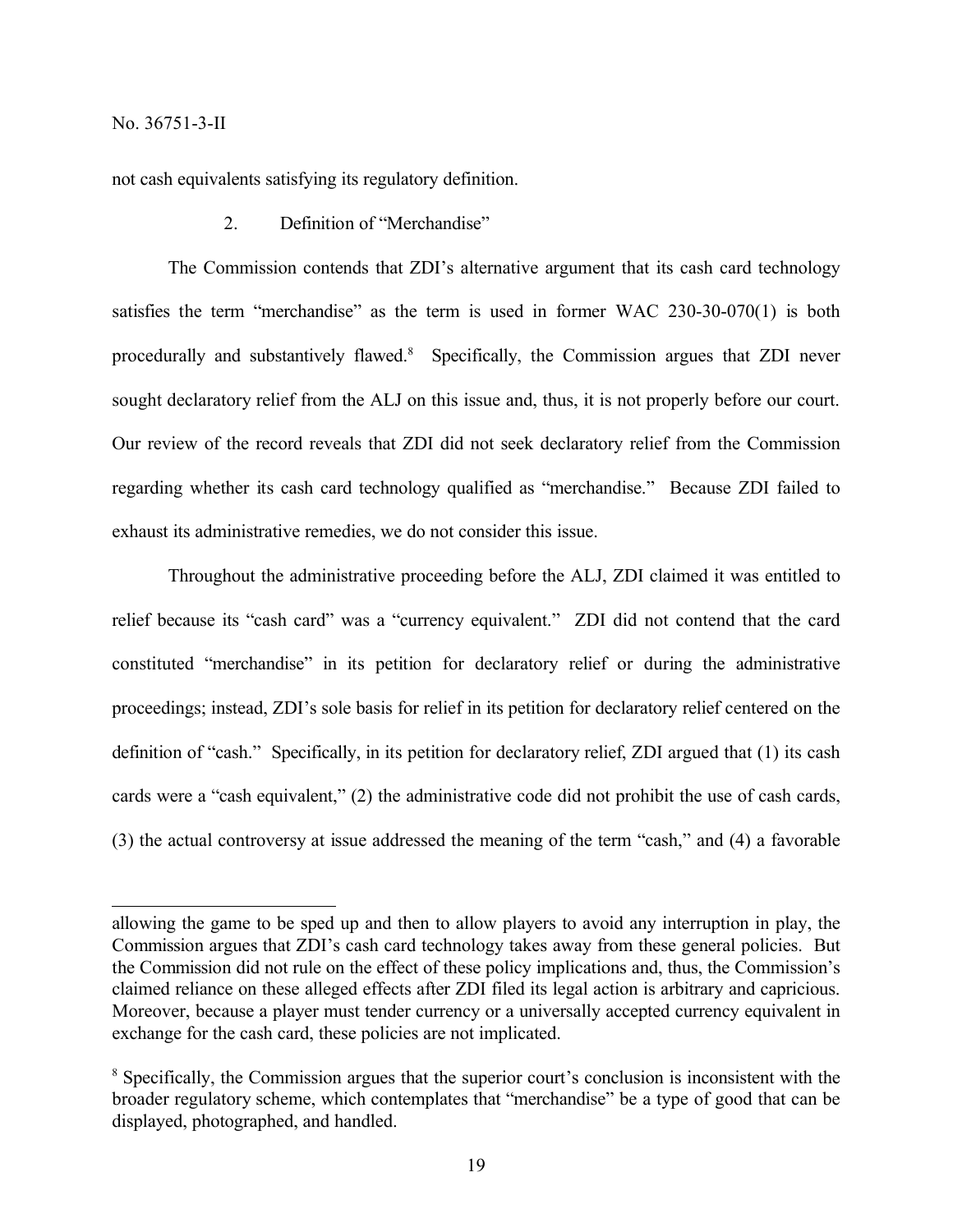determination in this matter would not adversely affect the general public because the public understands that cash cards are a cash equivalent.

ZDI argues that whether the cash cards qualified as "merchandise" was an issue before the ALJ, the Commission, and the superior court. But the record belies this contention. Although there were brief references to "merchandise" before the ALJ regarding gift certificates and the distinction between gift certificates and cash cards as they apply to "merchandise," ZDI never affirmatively argued before the ALJ that cash cards qualified as "merchandise." Moreover, following these references, ZDI did not amend its pleadings to include any argument about the definition of "merchandise" nor did it request a ruling on this issue. The first time ZDI affirmatively argued that a cash card was "merchandise" was in its petition for review of the ALJ's order to the full Commission and then in its trial brief before the superior court.

Because ZDI did not seek declaratory relief from the Commission regarding whether its cash card technology qualified as "merchandise," neither the ALJ nor the Commission considered this issue when making their respective decisions and both orders are silent on this issue. Moreover, ZDI cannot raise this issue for the first time on judicial review. RCW 34.05.554; *King County v. Boundary Review Bd.*, 122 Wn.2d 648, 670, 860 P.2d 1024 (1993) (issues not raised at the agency level may not normally be raised for the first time on judicial review); *see Citizens for Mount Vernon v. City of Mount Vernon*, 133 Wn.2d 861, 866, 947 P.2d 1208 (1997) (a party may file a petition for judicial review only after they have exhausted all administrative remedies available within the agency whose actions are being challenged) (citing RCW 34.05.534). We decline to address whether ZDI's cash qualified as "merchandise" under former WAC 230-30-  $070(1)$ .

20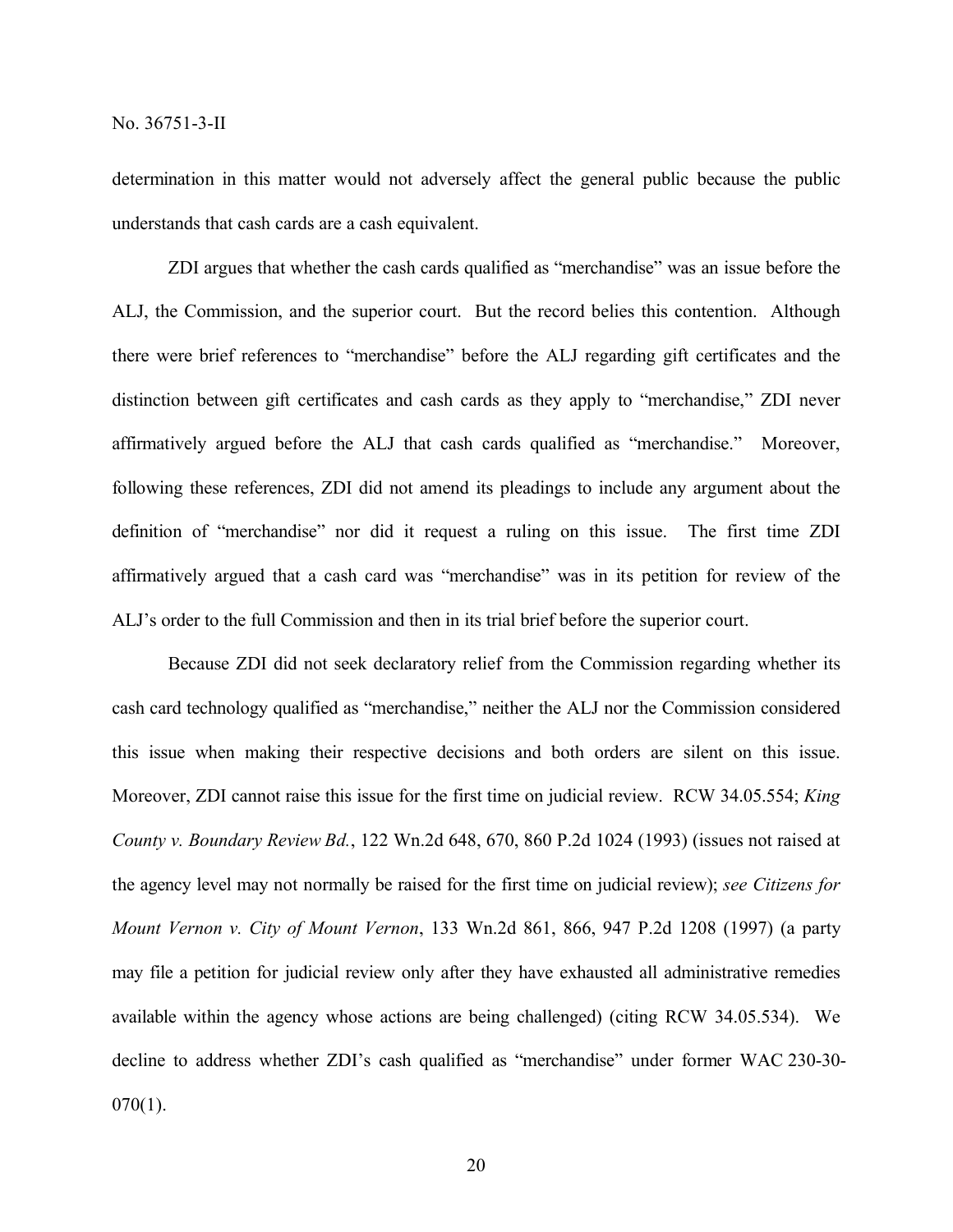#### Attorney Fees

In its cross-appeal, ZDI argues that the superior court erred when it awarded ZDI \$18,185 in attorney fees instead of the statutory maximum of \$25,000.<sup>9</sup> Specifically, ZDI argues that "[t]he cost and fee award of less than \$25,000.00 contravenes the public policy objectives of the Equal Access to Justice Act [EAJA]" (Br. of Resp't at 48), RCW 4.84.350, because the superior court should have calculated fees at counsel's rate of \$250 per hour rather than the suggested statutory rate of \$150. Moreover, ZDI argues that the superior court erred when it subtracted time spent on the Commission's motion to dismiss before the Pierce County Superior Court and ZDI's motion to supplement the record.<sup>10</sup> We hold that the statutory rate was sufficient and, although the superior court appropriately refused to award ZDI attorney fees for motions that did not have merit, it should reexamine its decision to exclude fees based on the Commission's motion to dismiss for lack of subject matter jurisdiction.

Under the EAJA, a party that prevails in a judicial review of an agency action is entitled to attorney fees and other expenses unless "the court finds that the agency action was substantially

<sup>&</sup>lt;sup>9</sup> In its argument heading regarding attorney fees, ZDI suggests that the Equal Access to Justice Act's (EAJA) \$25,000 cap on attorney fees is unconstitutional. But ZDI does not offer any argument or citation to legal authority supporting this position and, as a result, we do not consider this issue. *Holland v. City of Tacoma*, 90 Wn. App. 533, 538, 954 P.2d 290 ("Passing treatment of an issue or lack of reasoned argument is insufficient to merit judicial consideration."), *review denied*, 136 Wn.2d 1015 (1998).

<sup>&</sup>lt;sup>10</sup> ZDI assigned error to the superior court's denial of its motion to supplement the record. But ZDI's only argument on this issue appears as part of ZDI's attorney fee argument: "ZDI objects to [the superior court's refusal to supplement the record] because the complete record further supports ZDI's position [and] ZDI had the right to make the request pursuant to the terms of the APA. RCW 34.05.566(7)." Br. of Resp't at 50. RCW 34.05.566(7) provides "[t]he court may require or permit subsequent corrections or additions to the record." ZDI's argument and citation to legal authority is not sufficient to support ZDI's assignment of error and, as a result, we do not consider this issue. *Holland*, 90 Wn. App. at 538.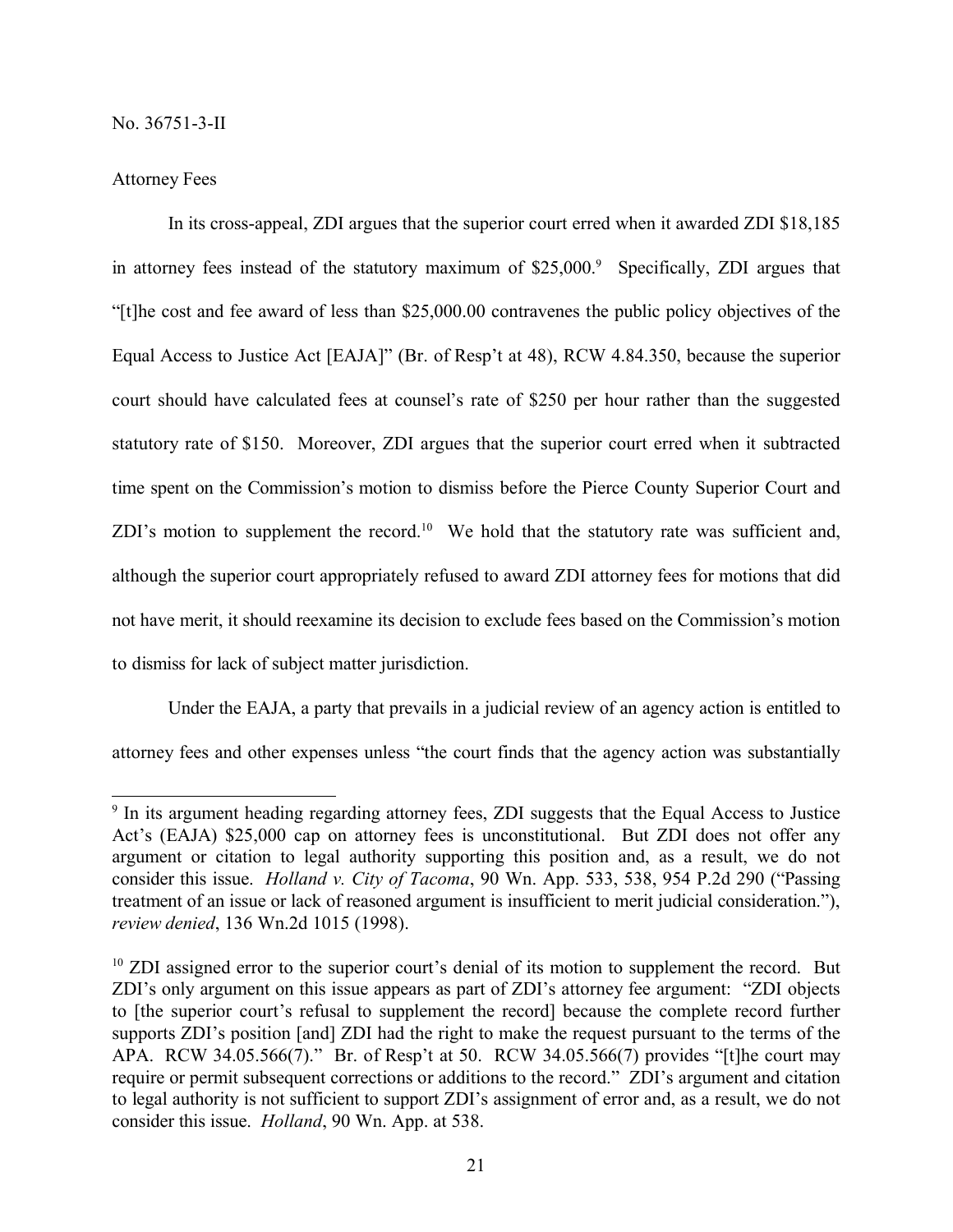justified or that circumstances make an award unjust." RCW 4.84.350(1). To be entitled to an award of attorney fees under the EAJA, a qualified party is deemed to have prevailed if that party obtained relief on a significant issue. RCW 4.84.350(1). The amount the trial court can award a qualified party is limited to \$25,000. RCW 4.84.350(2). The trial court may, at its discretion, award less than \$25,000 to the extent that a qualified party engaged in conduct that unduly or unreasonably protracted the final resolution of the matter. RCW 4.84.350(2). We review a fee awarded under the EAJA for abuse of discretion and will not disturb that award absent a clear showing of abuse of that discretion. *Alpine Lakes*, 102 Wn. App. at 19; *Boeing Co. v. Sierracin Corp.*, 108 Wn.2d 38, 65, 738 P.2d 665 (1987).

#### A. Statutory Hourly Rate

ZDI contends that the superior court erred when it failed to calculate Joan Mell's fee at a rate of \$250 rather than the suggested statutory rate of \$150. Specifically, ZDI argues that "special factors" such as "'the limited availability of qualified attorneys for the proceedings involved justifies a higher fee'" and the travel required for the various hearings in this case also justify a rate in excess of the statutory recommendation. Br. of Resp't at 49 (quoting RCW 4.84.340). We disagree.

RCW 4.84.340(3) provides that "attorney[] fees shall not be awarded in excess of one hundred fifty dollars per hour unless the court determines that an increase in the cost of living or a special factor, such as the limited availability of qualified attorneys for the proceedings involved, justifies a higher fee." Federal courts, when determining whether "special factors" justify an upward departure from the statutorily set hourly rate, have found that expertise, where the case did not require any specialized knowledge, skill, or technical education, will not justify a higher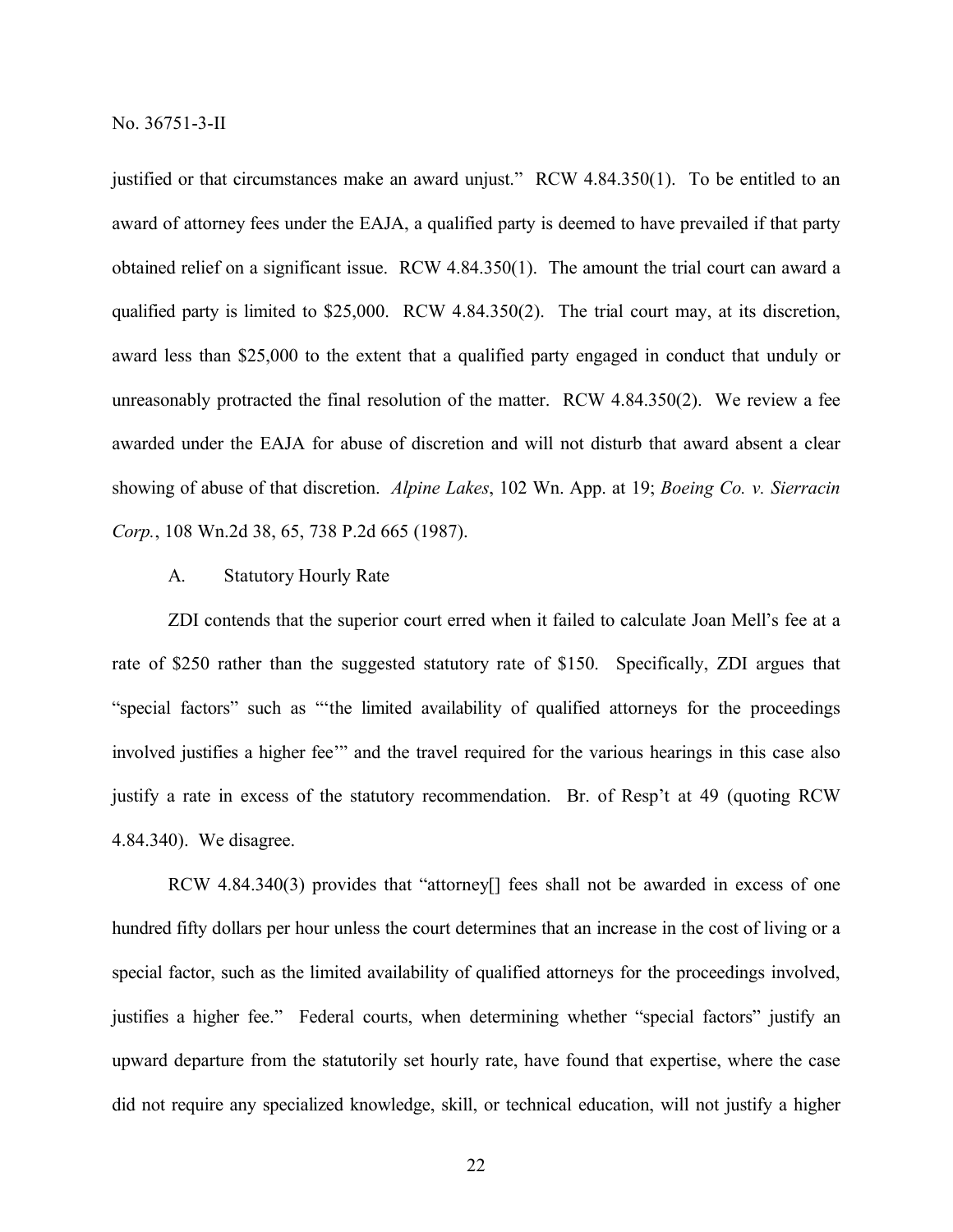rate. *In re Sealed Case 00-5116*, 254 F.3d 233 (D.C. Cir. 2001); *Nat'l Ass'n of Mfrs. v. United States Dep't of Labor*, 962 F. Supp. 191 (D.D.C. 1997), *aff'd & remanded*, 159 F.3d 597 (D.C. Cir. 1998). Specialized expertise includes practice in a specialty area of the law, such as patent law, or knowledge of a foreign law or language. *Pierce v. Underwood*, 487 U.S. 552, 572, 108 S. Ct. 2541, 101 L. Ed. 2d 490 (1988).

Federal courts have found that specialized knowledge is insufficient where attorneys have acquired such knowledge through practicing in the field of administrative law. *Prowest Diversified, Inc. v. United States*, 40 Fed. Cl. 879 (1998). The statutory cap may be exceeded only in the "'unusual situation' where the legal services rendered require specialized training and expertise unattainable by a competent attorney through a diligent study of the governing legal principles." *Chynoweth v. Sullivan*, 920 F.2d 648, 650 (10th Cir. 1990). "[M]erely because some scholarly effort and professional experience is required to attain proficiency in a particular practice area does not automatically require enhancement of the EAJA rate." *Chynoweth*, 920 F.2d at 650. And even if an area of law involves a complex statutory and regulatory framework, the field may not be beyond the grasp of a competent practicing attorney with access to a law library and the other accoutrements of modern legal practice. *Chynoweth*, 920 F.2d at 650. In order to qualify for an upward departure, an attorney's expertise must be truly exceptional and beyond the knowledge and ability of an otherwise capable litigator; if not, the exception would swallow the rule and every qualified attorney would be able to seek and obtain an upward modification of the statutory hourly fee rate. *Pierce*, 487 U.S. at 572.

Here, Mell represented ZDI throughout the administrative proceedings and the petition for judicial review before the superior court. In its motion for award of attorney fees and costs, ZDI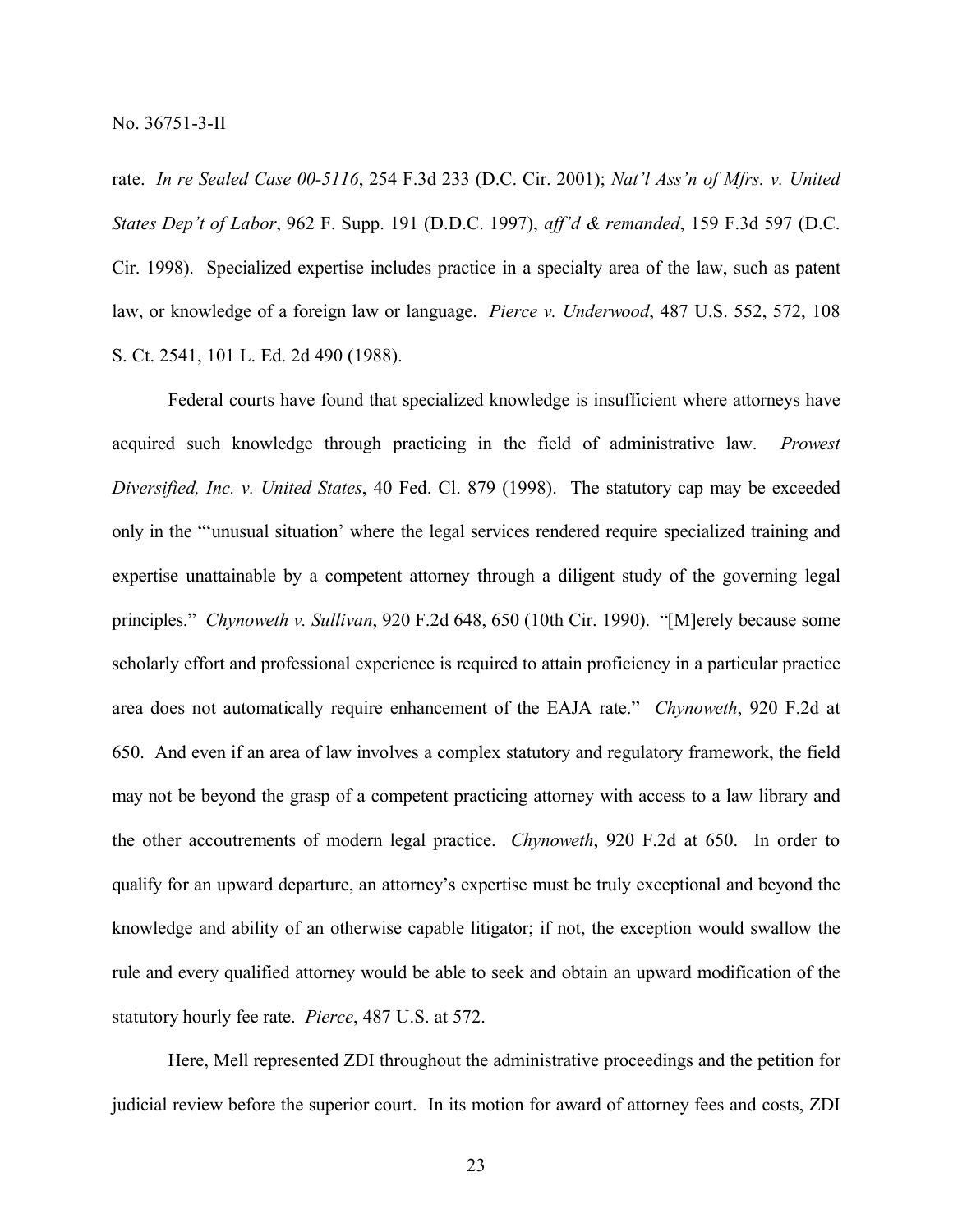urged the superior court to increase the hourly statutory fee from \$150 to \$250 because "[t]he limited availability of a qualified attorney for the proceeding involved justifies the higher rate." Clerk's Papers at 766. In support of its motion, ZDI offered Paul Nordsletten's declaration. Nordsletten opined that he did not know of any attorneys who shared the same credentials as Mell who would have agreed to handle ZDI's case for \$150 per hour and that the prevailing rates for this type of work frequently exceeded Mell's \$250 rate. But these documents fail to establish that Mell possessed specialized expertise that was beyond the knowledge and ability of an otherwise capable litigator. Moreover, *Pierce* specifically rejected the argument that the limited availability of qualified attorneys for a particular proceeding was sufficient to qualify as a "special factor" under the federal statutes. 487 U.S. at 572. Because ZDI failed to establish that Mell had exceptional experience beyond the knowledge and ability of other capable litigators, it was not entitled to increase the suggested statutory rate.

#### B. Unreasonable and Undue Delay of Final Resolution

ZDI next contends that the superior court erred when it excluded fees based on ZDI's (1) response to the Commission's motion to dismiss for lack of subject matter jurisdiction, (2) unsuccessful motion to supplement the record, and (3) unsuccessful opposition to the Commission's partial motion to dismiss. Although the trial court properly excluded fees associated with ZDI's unsuccessful motion to supplement the record and its unsuccessful opposition to the Commission's partial motion to dismiss, the trial court should not have excluded fees that ZDI incurred based on the Commission's motion to dismiss for lack of subject matter jurisdiction.

Here, the superior court improperly denied ZDI attorney fees based on fees incurred

24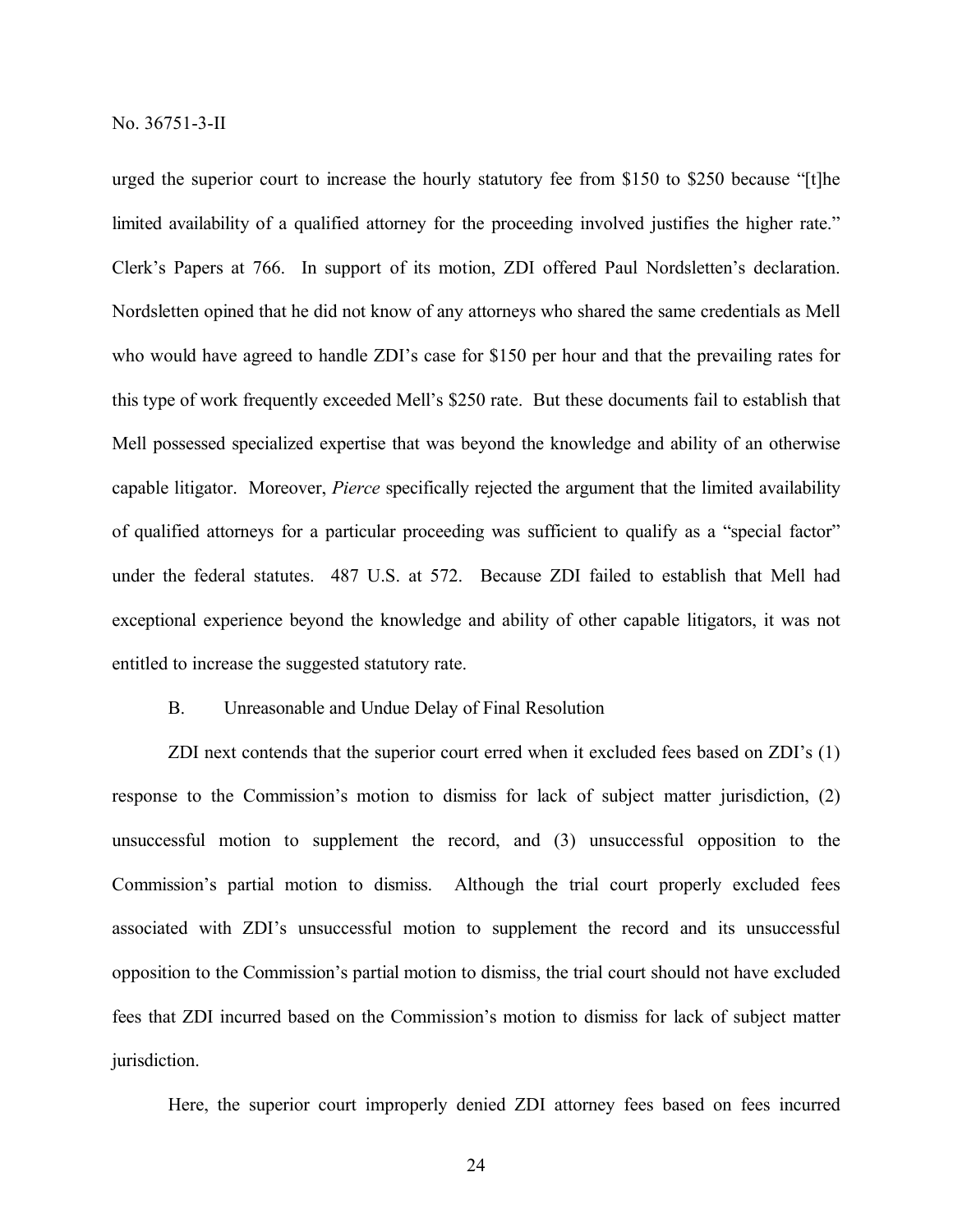following the Commission's motion to dismiss for lack of subject matter jurisdiction because, as shown above, the Pierce County Superior Court had subject matter jurisdiction over this case. But the superior court properly excluded fees related to ZDI's unsuccessful attempt to supplement the record and its unsuccessful opposition to the Commission's motion for partial dismissal. Both of these motions arose from ZDI's attempts to expand the scope of its petition for judicial review to include review of a later filed petition for rule change that ZDI filed with the Commission in the summer of 2006. The Commission opposed ZDI's motion to supplement and filed its partial motion for dismissal because ZDI had failed to exhaust its administrative remedies on this issue. Because both motions stemmed from attempts to have the superior court review a matter that was not ripe for review, ZDI unreasonably delayed the resolution of this case.

## ZDI's Appendices and Citation to the Record

The Commission urges this court to disregard the three appendices attached to ZDI's respondent's brief/cross-appeal because the documents are not part of the administrative or superior court records below. ZDI responds that, because these documents are public information, its inclusion of these documents is proper.<sup>11</sup> We agree with the Commission.

Appendix 1 is entitled "Tribal Lottery System player terminal inventory for the State of Washington Gambling Commission" and is dated July 13, 2005; ZDI did not offer this document as evidence during either the administrative or the superior court proceedings below. Br. of Resp't at App. 1. Appendix 2, "Rule Up For Discussion and Possible Filing," relates to a proposed rule change discussed at the Commission's March 14, 2008 meeting. Br. of Resp't at

<sup>&</sup>lt;sup>11</sup> ZDI also improperly responds to the Commission's issues on appeal in its reply brief for its cross-appeal; we disregard these arguments. *See* RAP 10.3.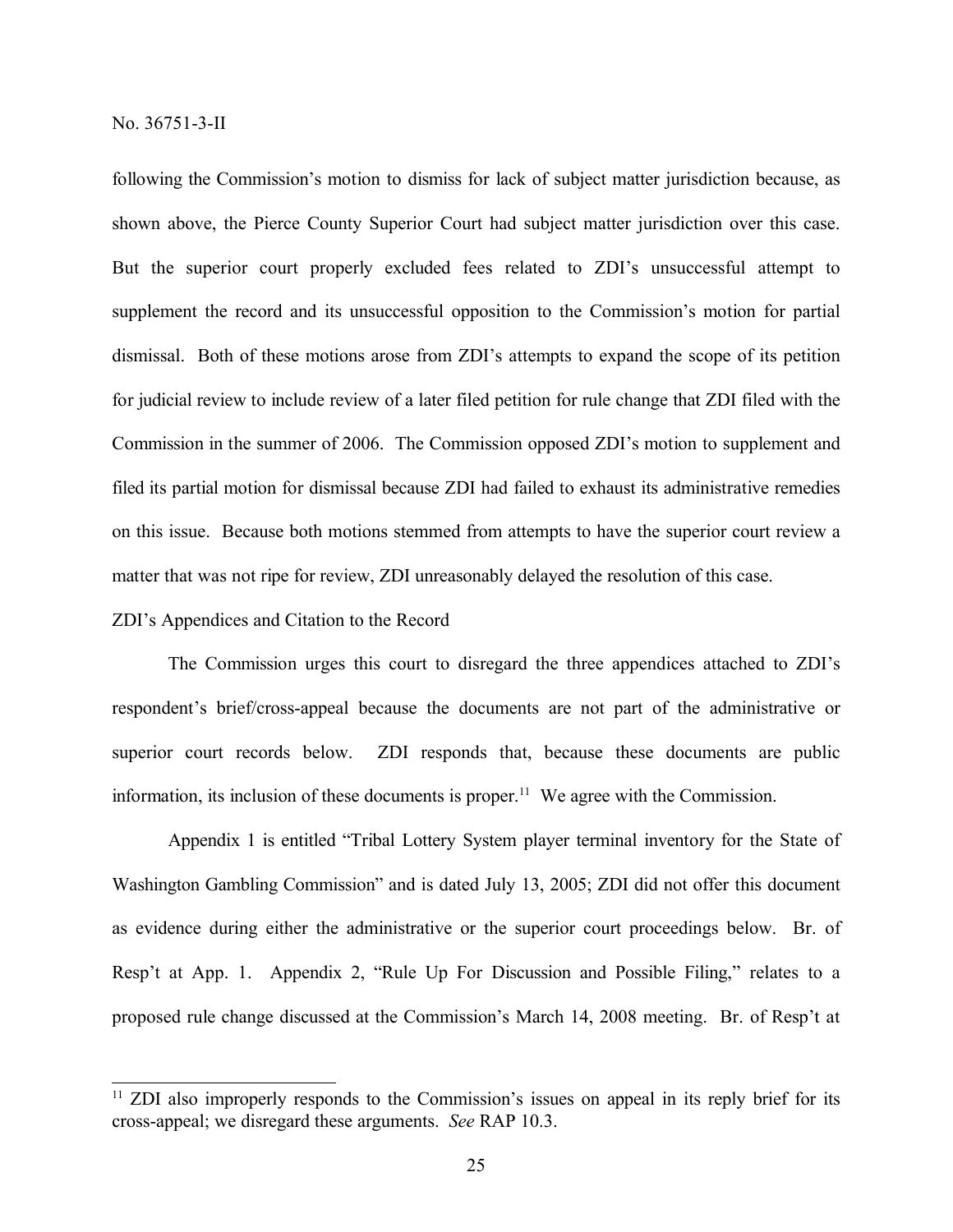App. 2. And appendix 3 is a "Petition for Declaratory Order and OPMA Complaint," dated February 12, 2008, filed by ZDI and one of ZDI's owners against the state, the Commission, the Commission's director, and *ex officio* member of the Commission, and certain Commission members in their official and personal capacities. Br. of Resp't at App. 3. Appendix 2 and appendix 3 both post-date the administrative and superior court records below.

Because these appendices are not part of the administrative record, we do not consider them. RAP 10.3(a)(8) ("[a]n appendix [to a brief] may not include materials not contained in the record on review without permission from [this court], except as provided in rule 10.4(c)"); *Den Beste v. Pollution Control Hearings Bd.*, 81 Wn. App. 330, 332-33, 914 P.2d 144 (1996) (subject to certain limited exceptions, facts relevant to review of an administrative proceeding are established at the administrative hearing). Moreover, these documents are not rules, statutes, or any other form of legal authority. RAP 10.4(c) (authorizing parties to append texts of statutes, rules, regulations, and other documents that are part of the record below to their briefs). As a result, ZDI should not have appended them to its brief without leave of this court,<sup>12</sup> which it did not seek. We disregard these appendices and ZDI's factual assertion supported by these documents.

In light of our decision that the Commission's challenge to the Pierce County Superior Court's subject matter jurisdiction fails, the superior court on remand should reconsider its

<sup>&</sup>lt;sup>12</sup> ZDI could have sought to supplement the record on appeal before us under RCW 34.05.562(1) of the APA, which permits us to receive new evidence if the evidence (1) relates to the validity of the agency action at the time it was taken and (2) is needed to decide disputed issues regarding (a) improper constitution of a decision-making body or grounds for disqualification of those taking agency action; (b) unlawful procedure or decision-making process; or (c) material facts in rule making, brief adjudications, or other proceedings not required to be determined by the agency record. But ZDI did not attempt to do so.